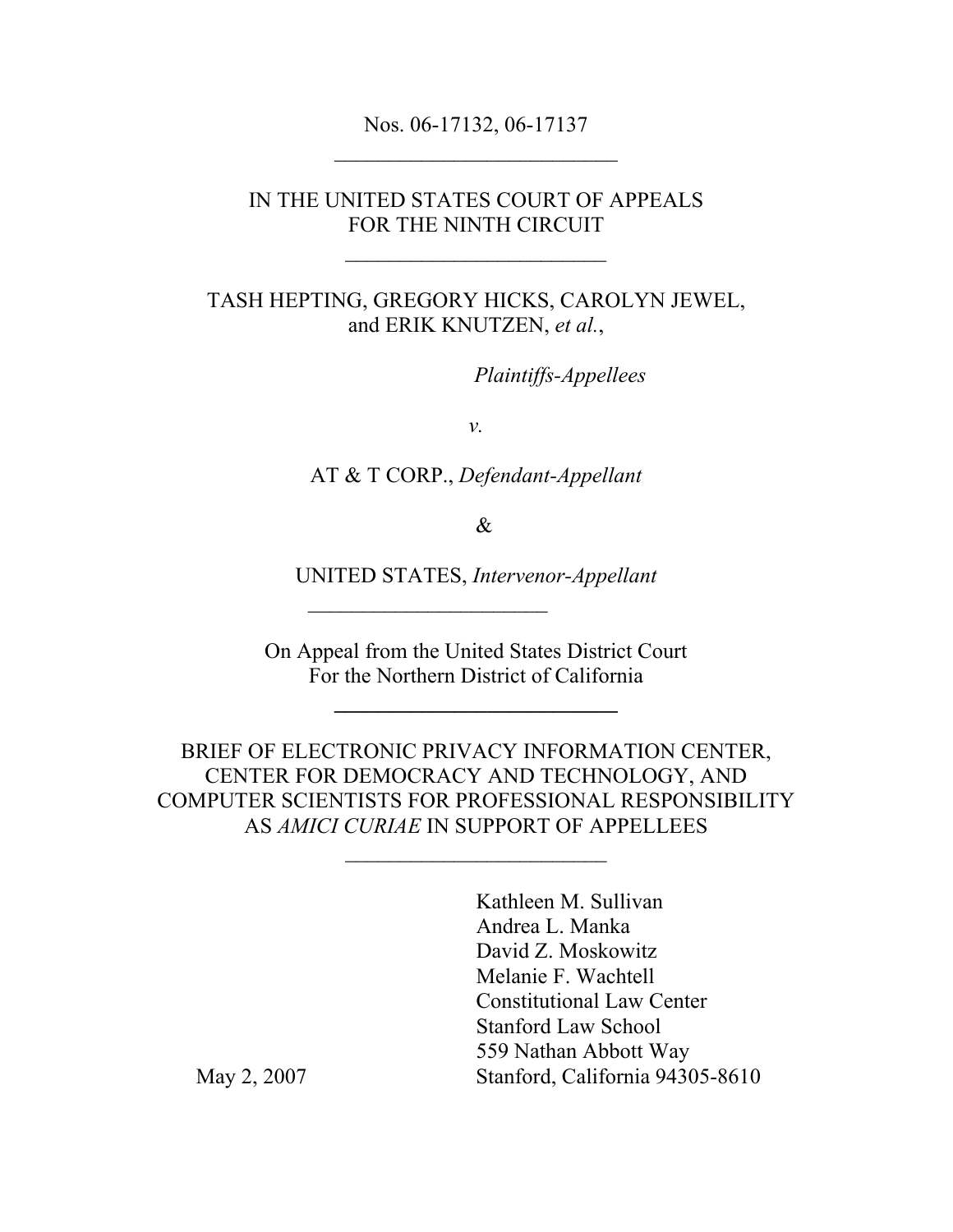# **TABLE OF CONTENTS**

| $\mathbf{I}$ . |                | THE STATUTORY AND CONSTITUTIONAL PRIVACY<br>VIOLATIONS ALLEGED HERE PRESENT A CLASSIC CASE                                    |
|----------------|----------------|-------------------------------------------------------------------------------------------------------------------------------|
|                | A.             | <b>Plaintiffs Invoke Statutory and Constitutional Privacy Rights</b>                                                          |
|                |                | 1.                                                                                                                            |
|                |                | 2.                                                                                                                            |
|                |                | 3 <sub>1</sub>                                                                                                                |
|                | <b>B</b> .     | The Privacy Harms Alleged Here Are Personal and Concrete,                                                                     |
|                |                | 1.                                                                                                                            |
|                |                | 2.                                                                                                                            |
|                | $\mathbf{C}$ . | Plaintiffs Also Allege Causation and Redressability Sufficient                                                                |
|                | D.             | In Order to Survive a Motion to Dismiss, Plaintiffs Need Only<br>Allege, Not Prove, Facts Sufficient to Establish Standing 13 |
| II.            |                | EVEN IF PLAINTIFFS HAD ALLEGED ONLY PROBABILISTIC<br>HARM, A PROBABILISTIC INJURY IS SUFFICIENT TO                            |
|                | A.             | Injury-in-Fact Requirements Are Met If a Plaintiff Alleges a                                                                  |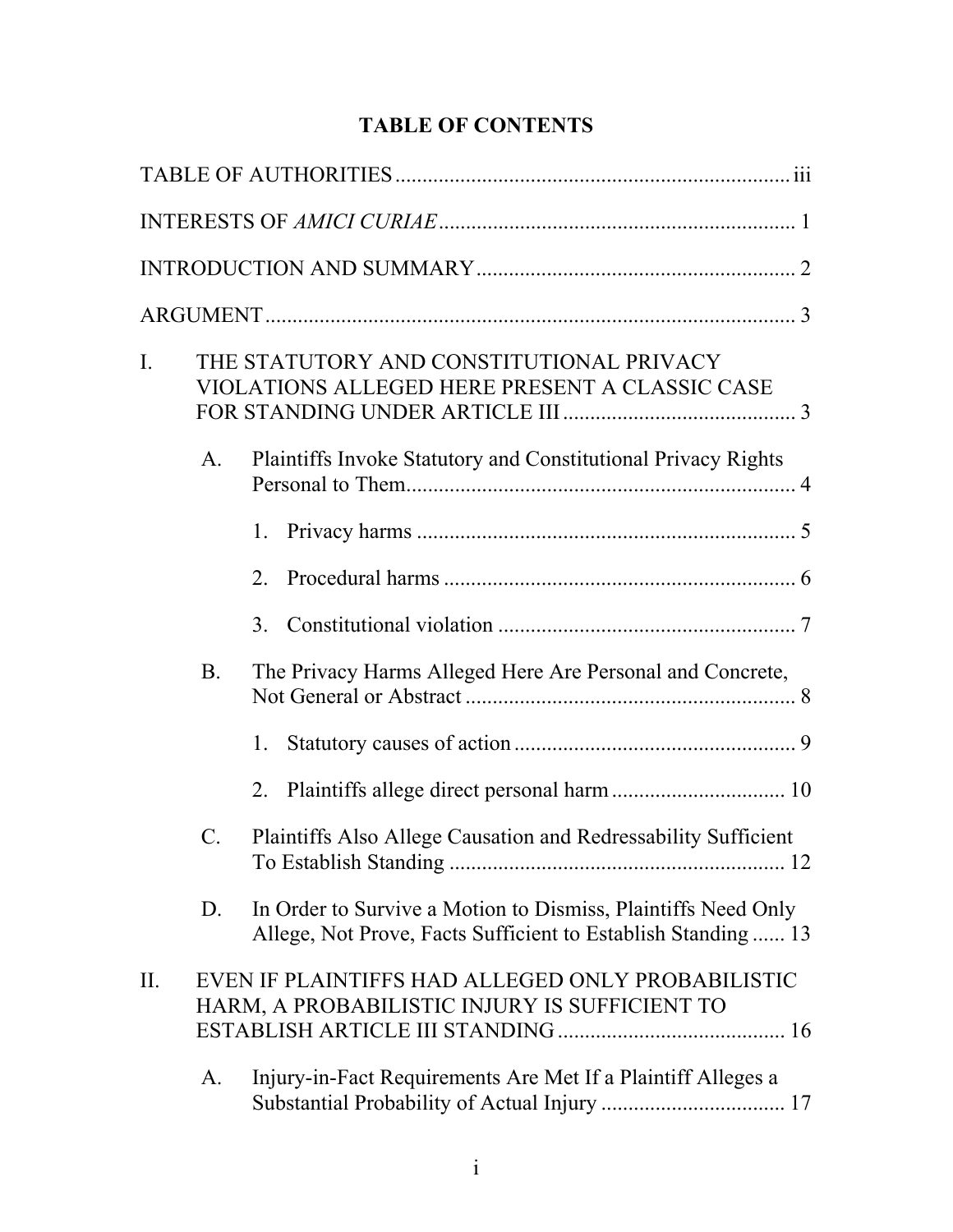|      | B.                | Requests for Prospective Relief To Halt Probable Future Injury                                                                                                                      |    |
|------|-------------------|-------------------------------------------------------------------------------------------------------------------------------------------------------------------------------------|----|
| III. |                   | THE STATE SECRETS PRIVILEGE IS A NARROW<br>EVIDENTIARY PRIVILEGE THAT ORDINARILY, AS HERE,<br>DOES NOT PREVENT THE ADJUDICATION OF STANDING25                                       |    |
|      | A.                | The State Secrets Privilege Permits Litigation To Proceed<br>Beyond the Pleadings Stage Where Standing Is Otherwise<br>Established and the Government's Interests Can Be Adequately | 26 |
|      | <b>B.</b>         | Where State Secrets Are Entangled with Nonsensitive<br>Information, Materials Not Protected by the Privilege Should be                                                              |    |
|      | <b>CONCLUSION</b> |                                                                                                                                                                                     |    |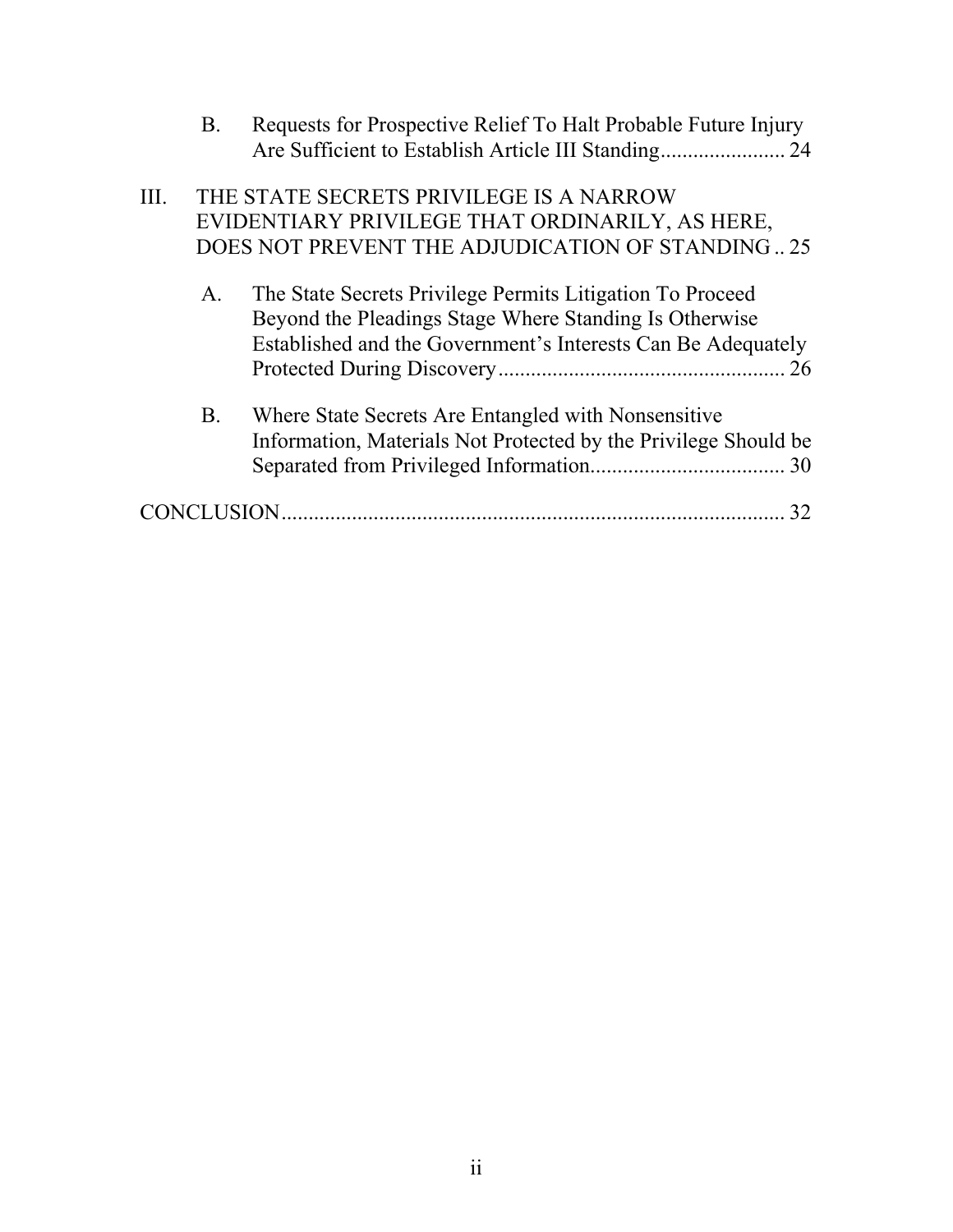# **TABLE OF AUTHORITIES**

## **Cases:**

| Adarand Constructors, Inc. v. Pena                   |
|------------------------------------------------------|
| Allen v. Wright                                      |
| American Petroleum Institute v. EPA                  |
| Ashcroft v. Mattis                                   |
| <b>Babbitt v. United Farm Workers National Union</b> |
| Baker v. Carr                                        |
| Bareford v. General Dynamics Corp.                   |
| Baur v. Veneman                                      |
| Bennett v. Spear                                     |
| Berger v. New York                                   |
| Bryant v. Yellen                                     |
| Central Delta Water Agency v. United States          |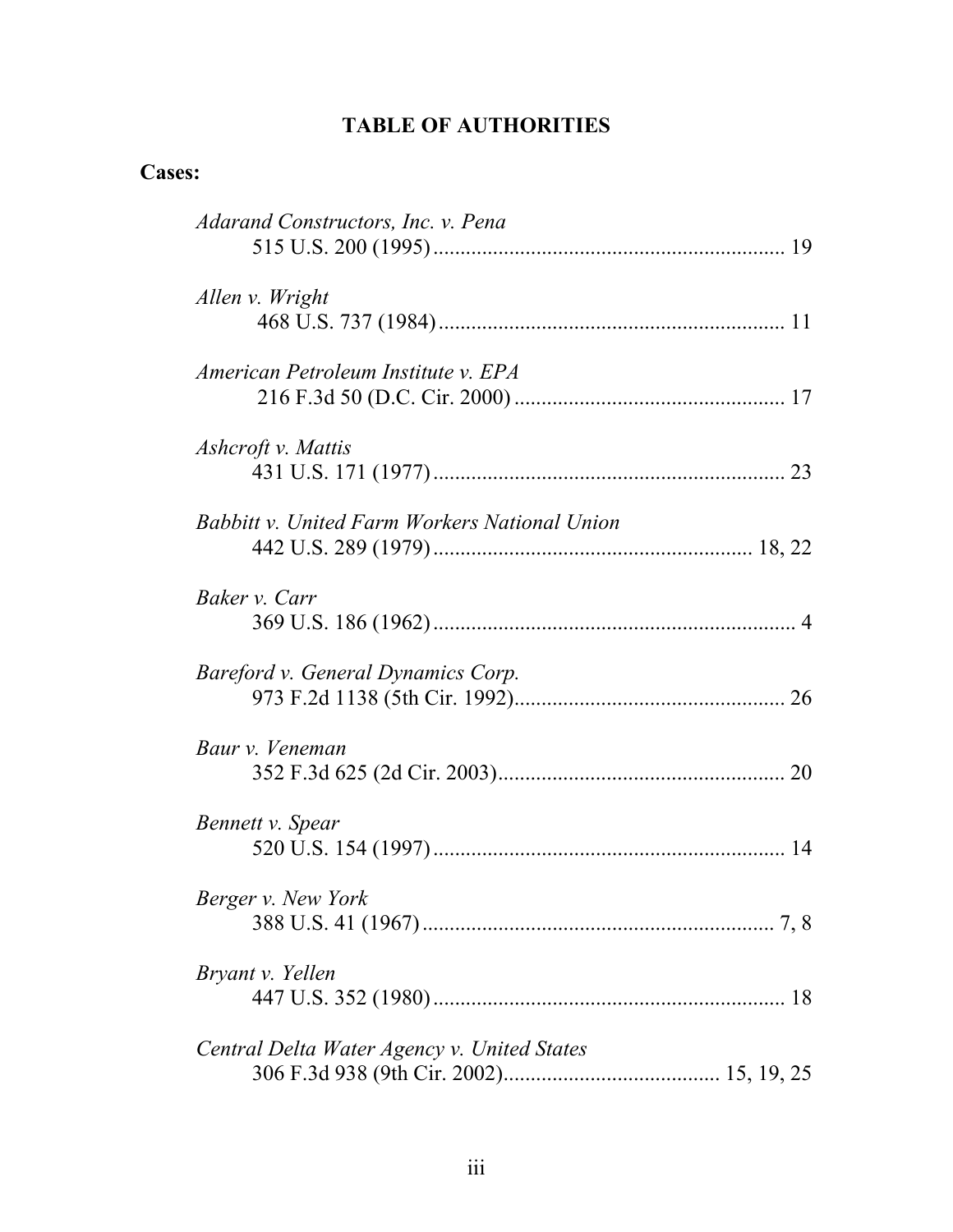| Chicago & Grand Truck Ry. Co. v. Wellman                                                  |  |
|-------------------------------------------------------------------------------------------|--|
| Churchill County v. Babbitt<br>150 F.3d 1072, as amended, 158 F.3d 491 (9th Cir. 1998) 19 |  |
| City of Los Angeles v. Lyons                                                              |  |
| City of St. Louis v. Department of Transportation                                         |  |
| Clinton v. City of New York                                                               |  |
| Covington v. Jefferson County                                                             |  |
| Diamond v. Charles                                                                        |  |
| Dimarzo v. Cahill                                                                         |  |
| DTM Research, L.L.C. v. AT&T Corp.                                                        |  |
| Ellsberg v. Mitchell                                                                      |  |
| FEC v. Akins                                                                              |  |
| Fitzgerald v. Penthouse International, Ltd.                                               |  |
| Friends of the Earth, Inc. v. Gaston Copper Recycling, Corp.                              |  |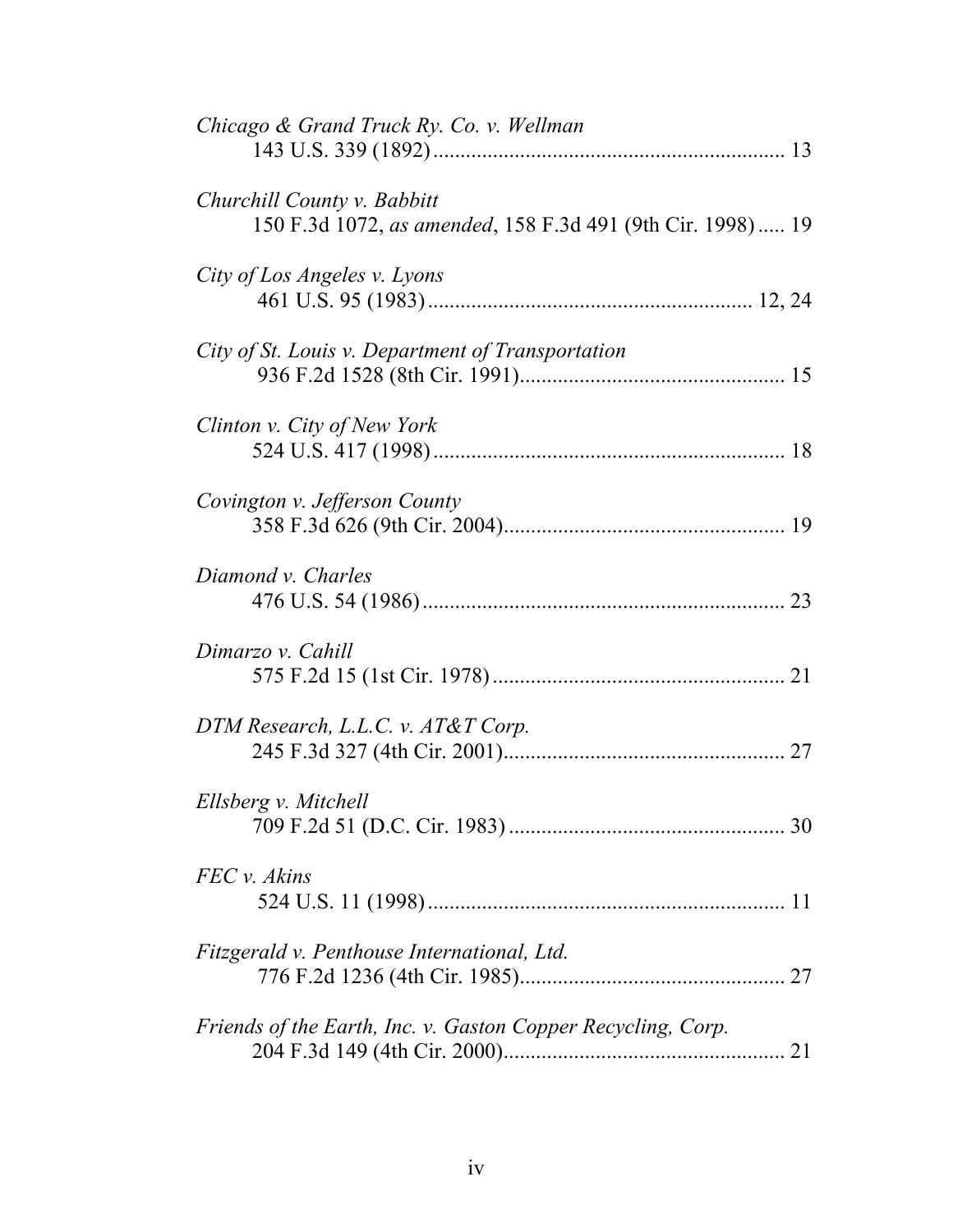| Gwaltney of Smithfield, Ltd. v. Chesapeake Bay Foundation, Inc.                     |  |
|-------------------------------------------------------------------------------------|--|
|                                                                                     |  |
| Halkin v. Helms (Halkin I)                                                          |  |
| Halkin v. Helms (Halkin II)                                                         |  |
| Hall v. Norton                                                                      |  |
| In re United States                                                                 |  |
| International Brotherhood of Teamsters v. Transportation Security<br>Administration |  |
| Johnson v. Allsteel, Inc.                                                           |  |
| Jones v. United States                                                              |  |
| Kasza v. Browner                                                                    |  |
| Kerr v. U.S. District Court for the Northern District of California<br>28           |  |
| LaDuke v. Nelson                                                                    |  |
| Laird v. Tatum                                                                      |  |
| Lujan v. Defenders of Wildlife                                                      |  |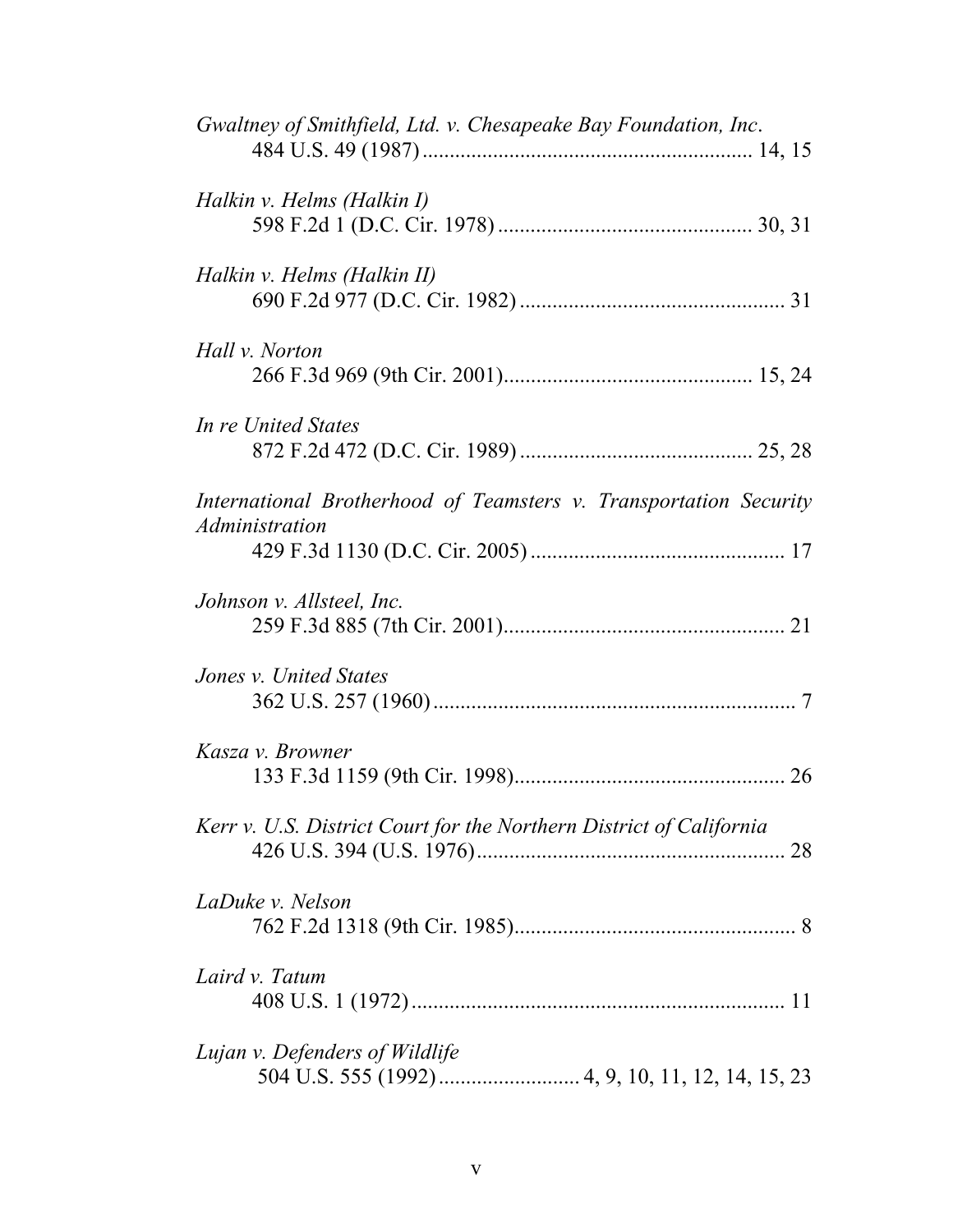| Lujan v. National Wildlife Federation                                                |
|--------------------------------------------------------------------------------------|
| Maine People's Alliance & Natural Resources Defense Council v.<br>Mallinckrodt, Inc. |
| Martin v. Morgan Drive Away, Inc.                                                    |
| Massachusetts v. EPA                                                                 |
| Molerio v. FBI                                                                       |
| Mountain States Legal Foundation v. Glickman                                         |
| O'Shea v. Littleton                                                                  |
| Pennell v. City of San Jose                                                          |
| Raines v. Byrd                                                                       |
| Rakas v. Illinois                                                                    |
| Sierra Club v. Morton                                                                |
| Simon v. Eastern Kentucky Welfare Rights Organization                                |
| Smelt v. County of Orange                                                            |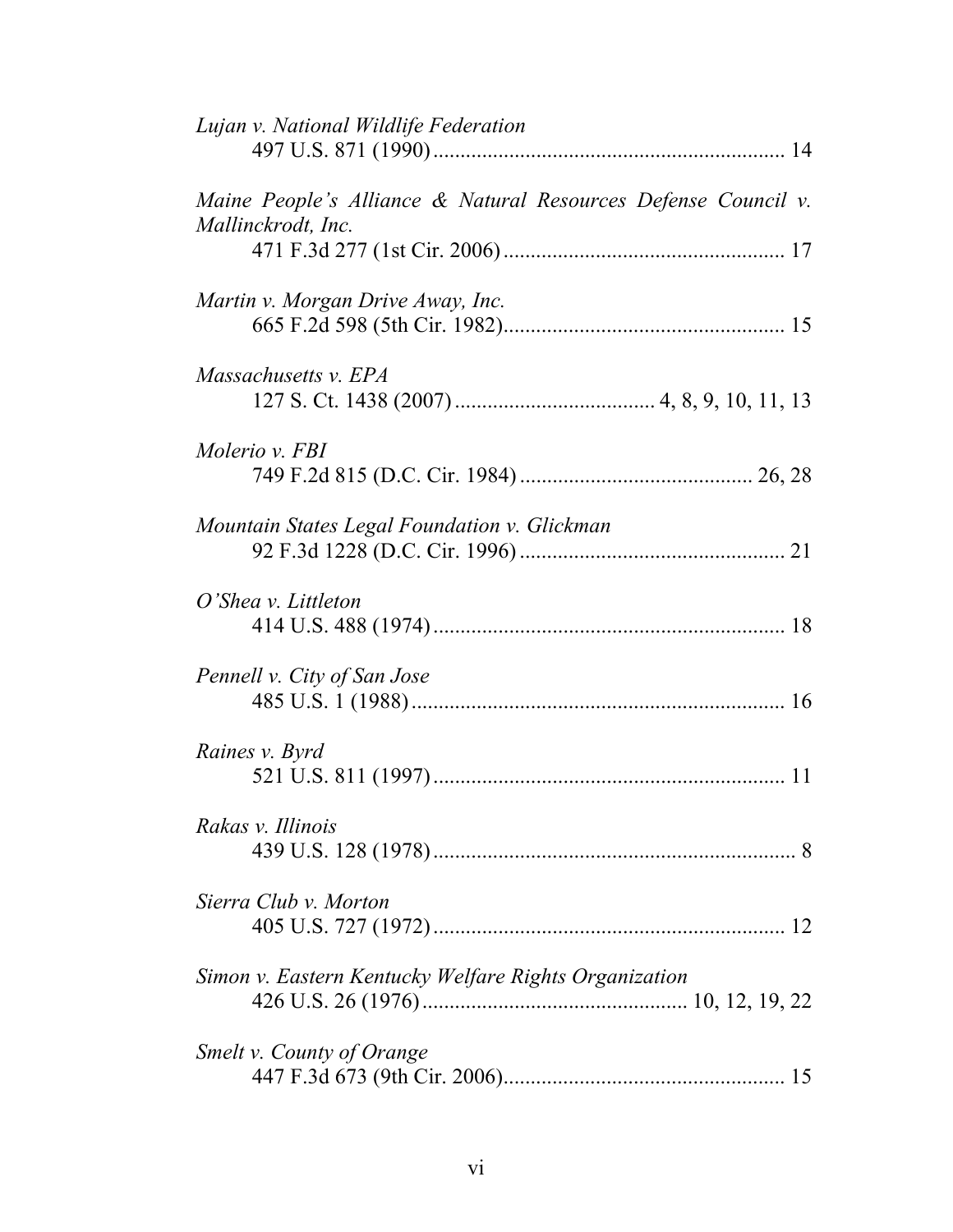| Steffel v. Thompson                                                  |
|----------------------------------------------------------------------|
|                                                                      |
| Sutton v. St. Jude Medical S.C., Inc.                                |
|                                                                      |
| United States v. Reynolds                                            |
|                                                                      |
| United States v. U.S. District Court (Plamondon)                     |
|                                                                      |
| Valley Forge Christian College v. Americans United for Separation of |
| Church & State                                                       |
|                                                                      |
| Village of Elk Grove Village v. Evans                                |
|                                                                      |
| Walters v. Edgar                                                     |
|                                                                      |
| Warth v. Seldin                                                      |
|                                                                      |
|                                                                      |
| Whitmore <i>v. Arkansas</i>                                          |
|                                                                      |
| Younger v. Harris<br>21                                              |
|                                                                      |
| Youngstown Sheet & Tube v. Sawyer                                    |
| 30                                                                   |

# **United States Constitution:**

| U.S. Const. amend. IV |  |
|-----------------------|--|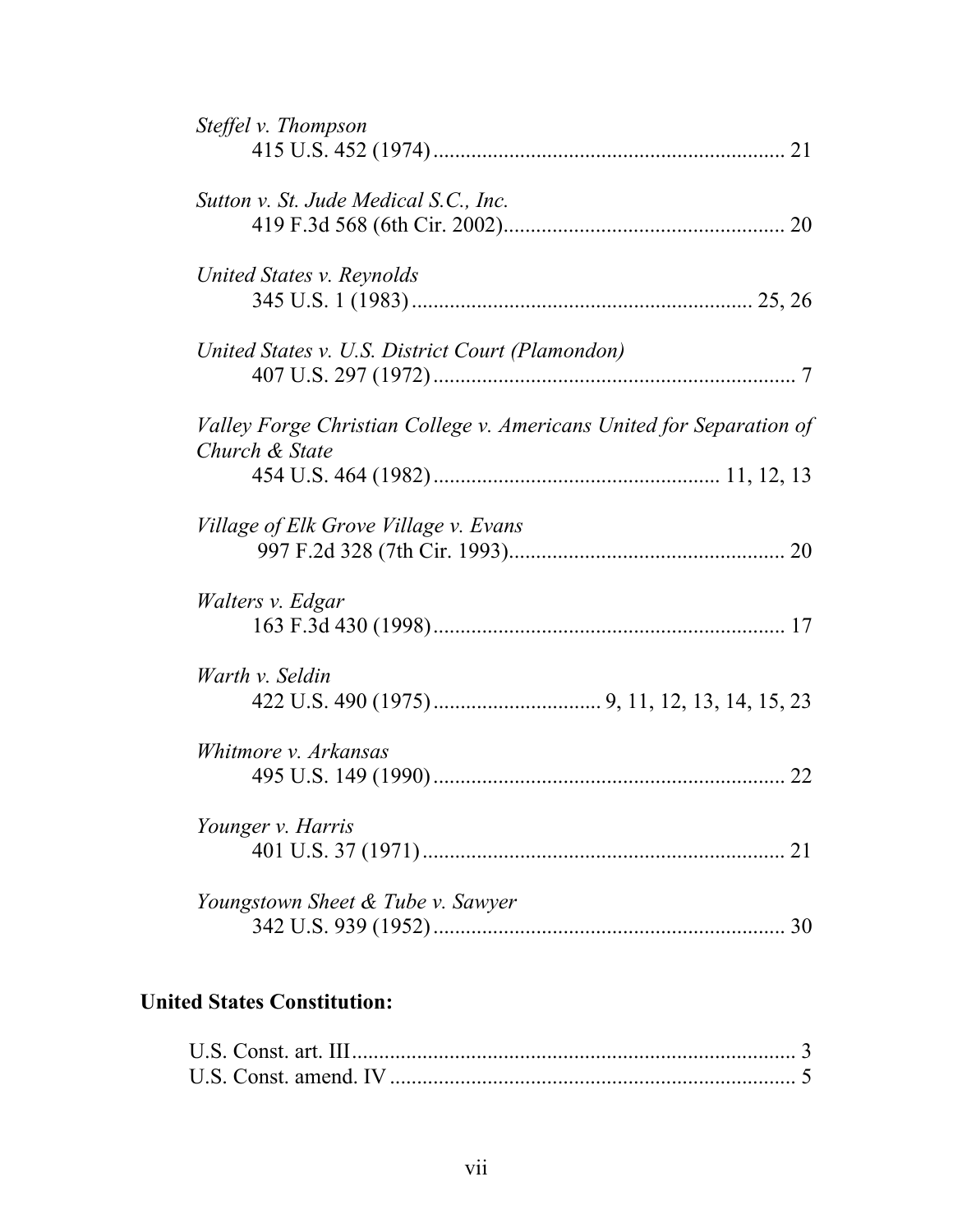# **Statutes:**

Title III, Omnibus Crime Control and Safe Streets Act of 1968, as amended,

| Stored Communication Act of 1986, as amended, |  |
|-----------------------------------------------|--|
|                                               |  |
|                                               |  |
| Communications Act of 1947, as amended        |  |
|                                               |  |
|                                               |  |
|                                               |  |

Foreign Intelligence Surveillance Act of 1978 ("FISA"), as amended,

# **Miscellaneous**:

| Kenneth Davis & Richard Pierce, Administrative Law Treatise  |  |
|--------------------------------------------------------------|--|
| Charles Fried, <i>Privacy</i>                                |  |
|                                                              |  |
| Paul M. Schwartz, <i>Privacy and Democracy in Cyberspace</i> |  |
|                                                              |  |
| Samuel D. Warren & Louis D. Brandeis, The Right to Privacy   |  |
|                                                              |  |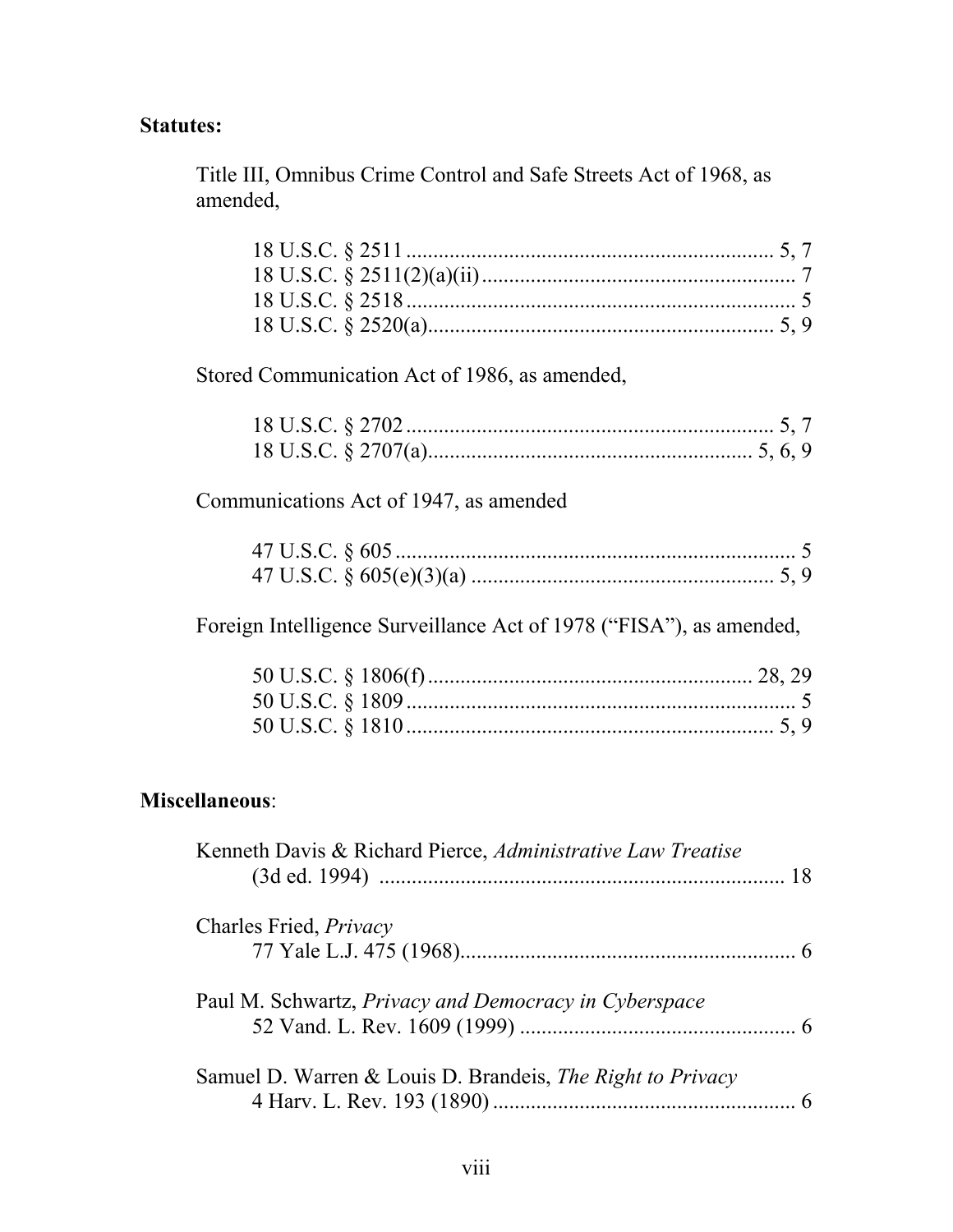#### **INTERESTS OF** *AMICI CURIAE*<sup>1</sup>

The Electronic Privacy Information Center (EPIC) is a public interest research center dedicated to protecting individual privacy and bringing public attention to emerging civil liberties issues. EPIC has sought unsuccessfully to have the Federal Communications Commission and the House Energy and Commerce Committee review these programs, only to be blocked by assertions of national security interests. EPIC is concerned that the privacy violations alleged here be found justiciable in the federal courts lest they become effectively unreviewable by any branch of the government.

The Center for Democracy and Technology (CDT) is a non-profit public policy organization that works to promote democratic values and constitutional liberties including free expression, privacy and open access in the digital age and the increasingly integrated communications media. CDT advocates public policies that protect individual privacy by clearly defining rules for service provider cooperation with government surveillance and responsibilities of companies that provide communications services and collect personally identifiable information from consumers.

Computer Professionals for Social Responsibility (CPSR) is a publicinterest alliance concerned about the impact of information and

<sup>&</sup>lt;sup>1</sup> Pursuant to Fed. R. App. P. 29(a), all parties have consented to the filing of this brief.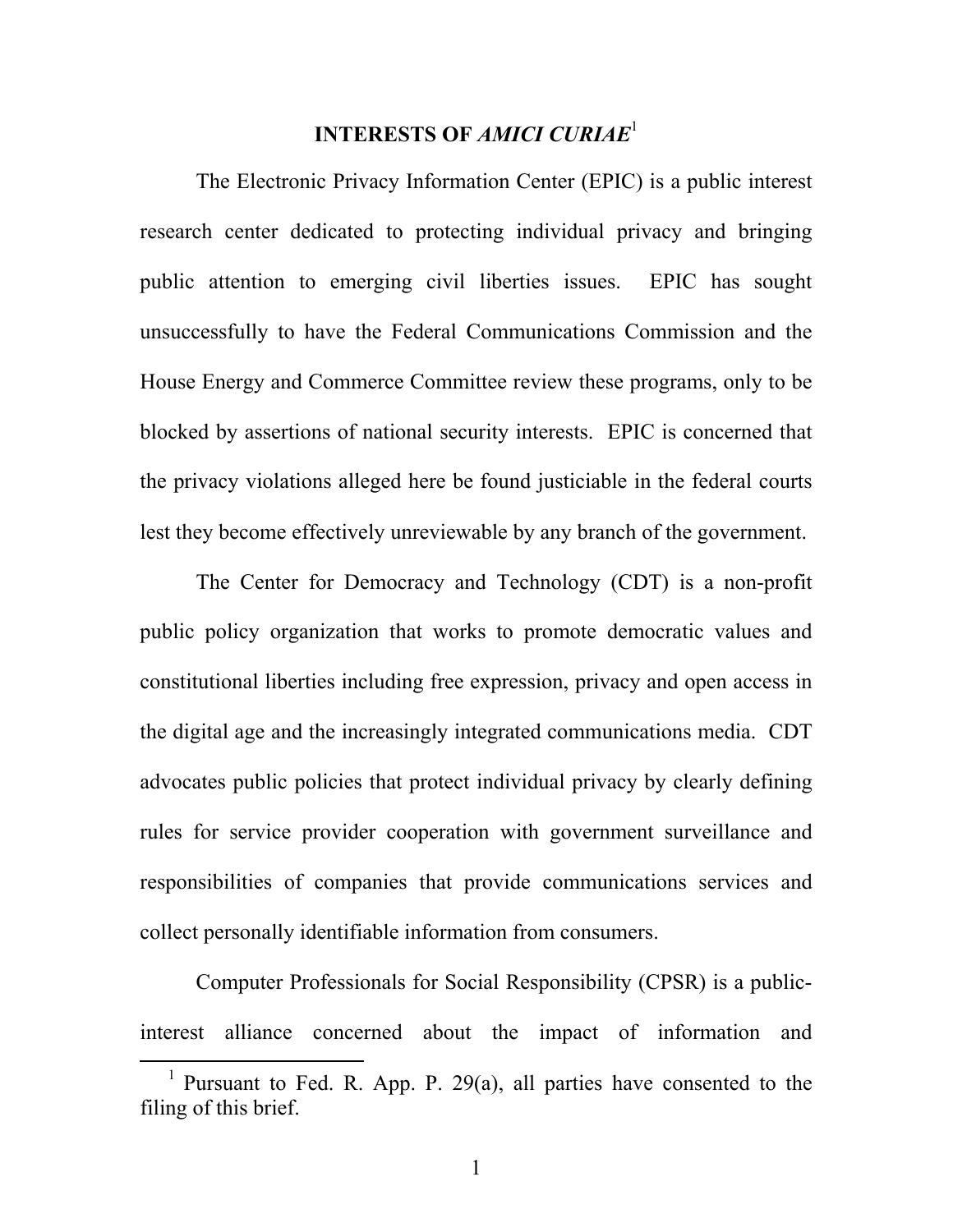communications technology on society. CPSR works to influence decisions regarding the development and use of computers and to provide expert assessments of the power, promise, and limitations of computer technology.

#### **INTRODUCTION AND SUMMARY**

This case involves allegations of a dragnet surveillance program in which AT&T, without legal authority, has provided the communications records and data of its customers to the government over the course of the past five years. AT&T, joined by the government, seeks to dismiss this case on the pleadings, asserting that AT&T customers do not have standing to seek relief because they have not "proven" exactly which of their communications have been diverted.

Contrary to these suggestions, the complaint here presents a classic case for federal adjudication, bearing all the traditional hallmarks of standing sufficient to survive a motion to dismiss. Plaintiffs have alleged direct personal injury, namely that their own communications were diverted by AT&T to the government in violation of federal statutes and the Constitution. *See* Part I. Even if plaintiffs had alleged only a substantial probability of actual or future injury, they would still have standing to assert their claims. *See* Part II. Finally, the state secrets doctrine should not preclude standing at the threshold of the case so long as the district court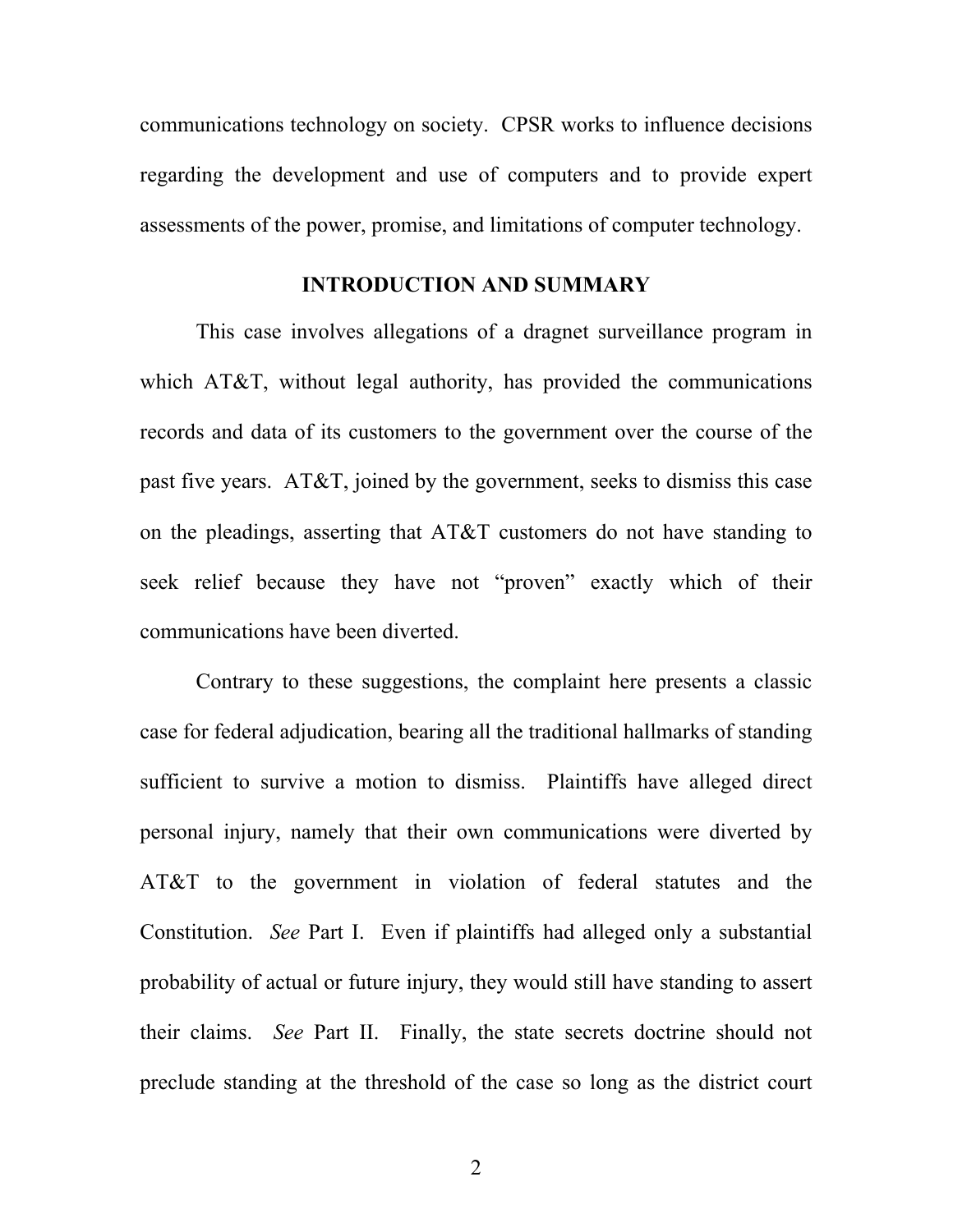can disentangle non-secret from secret information to protect national security. *See* Part III.

It is especially important that this Court not narrow the traditional scope of justiciability in a case involving privacy claims like those here. The statutes and constitutional provisions relied upon in the complaint are designed to interpose the courts between citizens and the government when government conducts surveillance that it naturally would prefer to conduct in secret and wholly at its own discretion. As *Amici*'s own experience attests, such secret programs will often prove resistant to scrutiny by the political branches of government. This litigation should thus proceed, lest the privacy claims here be made effectively unreviewable.

#### **ARGUMENT**

## **I. THE STATUTORY AND CONSTITUTIONAL PRIVACY VIOLATIONS ALLEGED HERE PRESENT A CLASSIC CASE FOR STANDING UNDER ARTICLE III**

Article III of the United States Constitution reserves the judicial branch solely for actual "cases" and "controversies." U.S. Const. art. III. As the Supreme Court reaffirmed this Term, "[a]t bottom, 'the gist of the question of standing' is whether petitioners have 'such a personal stake in the outcome of the controversy as to assure that concrete adverseness which sharpens the presentation of issues upon which the court so largely depends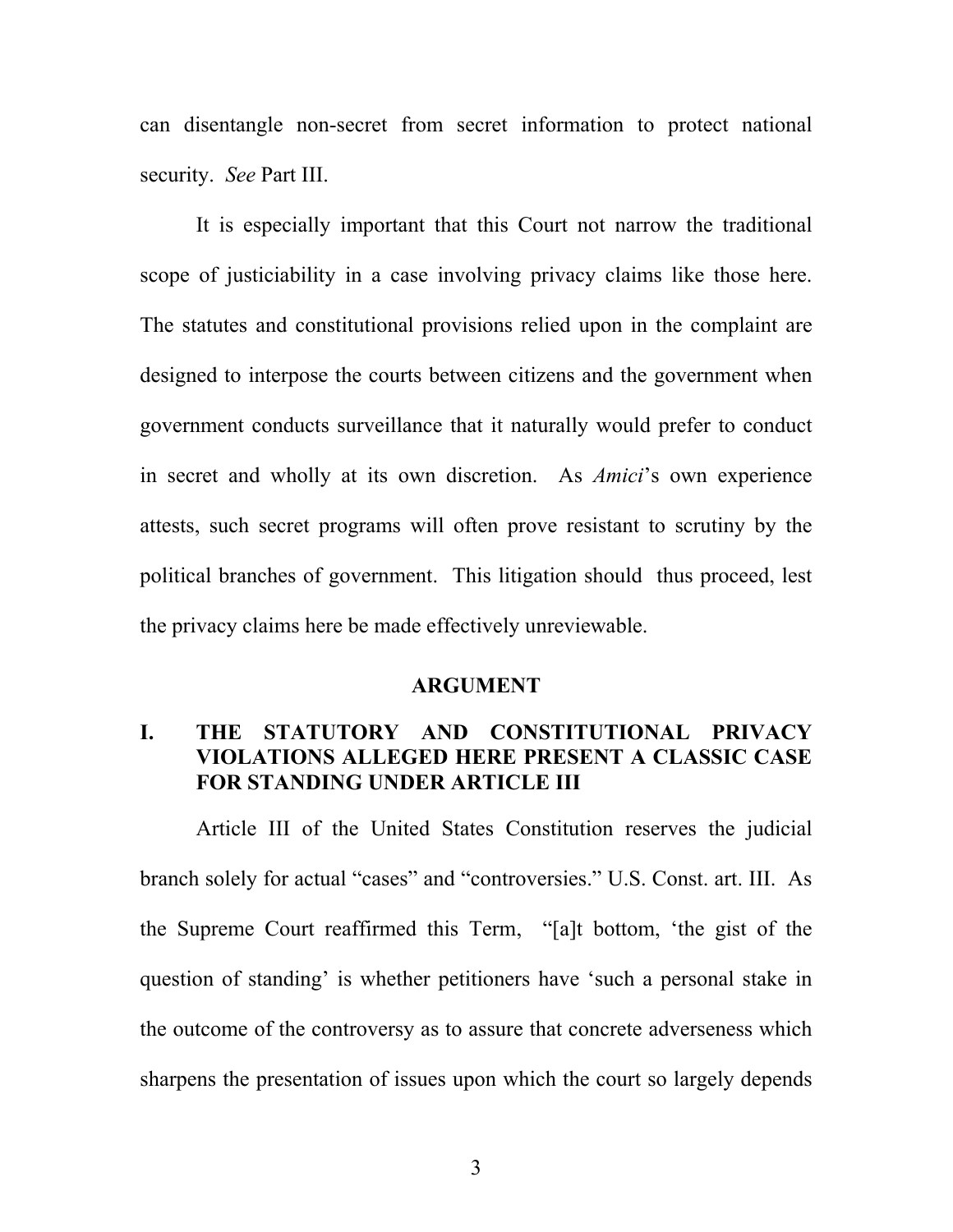for illumination." *Massachusetts v. EPA*, 127 S. Ct. 1438, 1453 (2007) (quoting *Baker v. Carr*, 369 U.S. 186, 204 (1962)).

Here, plaintiffs present a classic case for federal adjudication: a concrete and personal stake in the outcome, actual adverseness between the parties, and a redressable claim for direct relief. *See Lujan v. Defenders of Wildlife*, 504 U.S. 555, 560-61 (1992). Specifically, plaintiffs allege that AT&T has violated *their* statutory and constitutional rights, by illegally intercepting and divulging to the government the contents of their private communications as well as their personal communications records. Contrary to AT&T's contention that plaintiffs must "prove standing now," AT&T Br. at 22, plaintiffs need only allege, not prove, the facts necessary to support standing in order to survive a motion to dismiss.<sup>2</sup>

## **A. Plaintiffs Invoke Statutory and Constitutional Privacy Rights Personal to Them**

Plaintiffs claim that AT&T, their telecommunications provider, "has provided and continues to provide the government with direct access to all

 $\overline{a}$ 

 $2$  In its motion to dismiss, the Government also moved in the alternative for summary judgment. As explained in Appellees' Brief at 73, however, plaintiffs filed a statement under Rule 56(f) specifying the discovery they should be permitted to conduct before having to respond to a motion for summary judgment, and the district court appropriately chose in its discretion not to treat the motion to dismiss as a motion for summary judgment.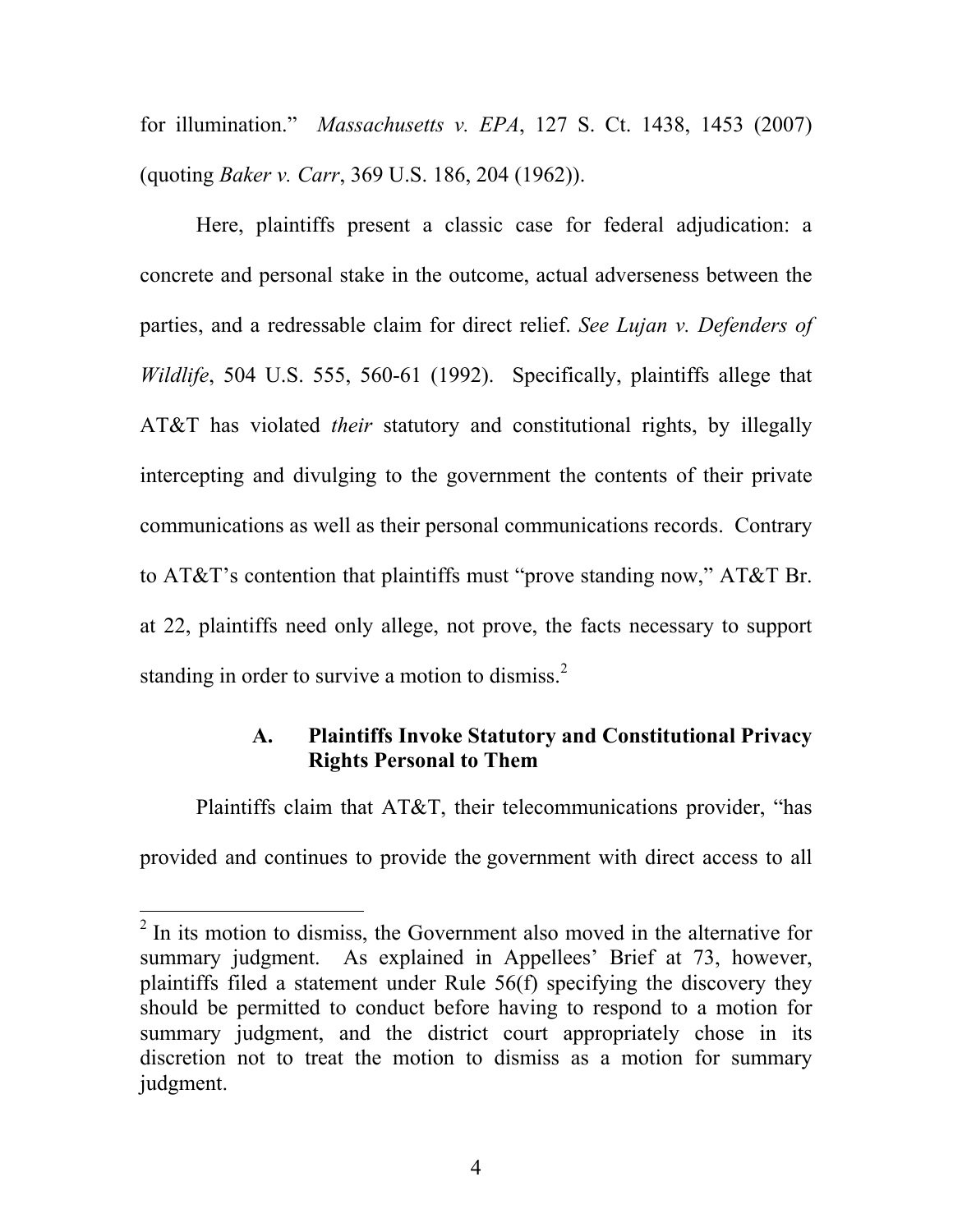or a substantial number of the communications transmitted through its key domestic telecommunications facilities, including direct access to streams of domestic, international and foreign telephone and Internet communications." SER 9 (Amended Compl. at 8). This alleged conduct, if proven in the course of discovery and trial, would violate the Electronic Communications Privacy Act (ECPA), the Communications Act of 1934, the Foreign Intelligence Surveillance Act (FISA), and the Fourth Amendment. Plaintiffs, as customers of AT&T, are precisely the aggrieved persons whom these federal privacy statutes exist to protect, and are the direct beneficiaries of the protections of the Fourth Amendment.

## **1. Privacy harms**

The federal privacy statutes invoked here aim to protect the privacy and anonymity of people who communicate by telephone or e-mail. The Communications Act of 1934, Title III, and ECPA safeguard privacy by prohibiting telephone and internet service providers from divulging information about customers' communications. *See* 47 U.S.C. § 605; 18 U.S.C §§ 2511, 2702. *See also* FISA, 50 U.S.C. § 1809. These statutes provide private rights of action for persons whose communications or records are intercepted or divulged. *See* 47 U.S.C. § 605(e)(3)(a); 18 U.S.C. § 2520(a); 18 U.S.C. § 2707 (a); 50 U.S.C. § 1810. Plaintiffs are the very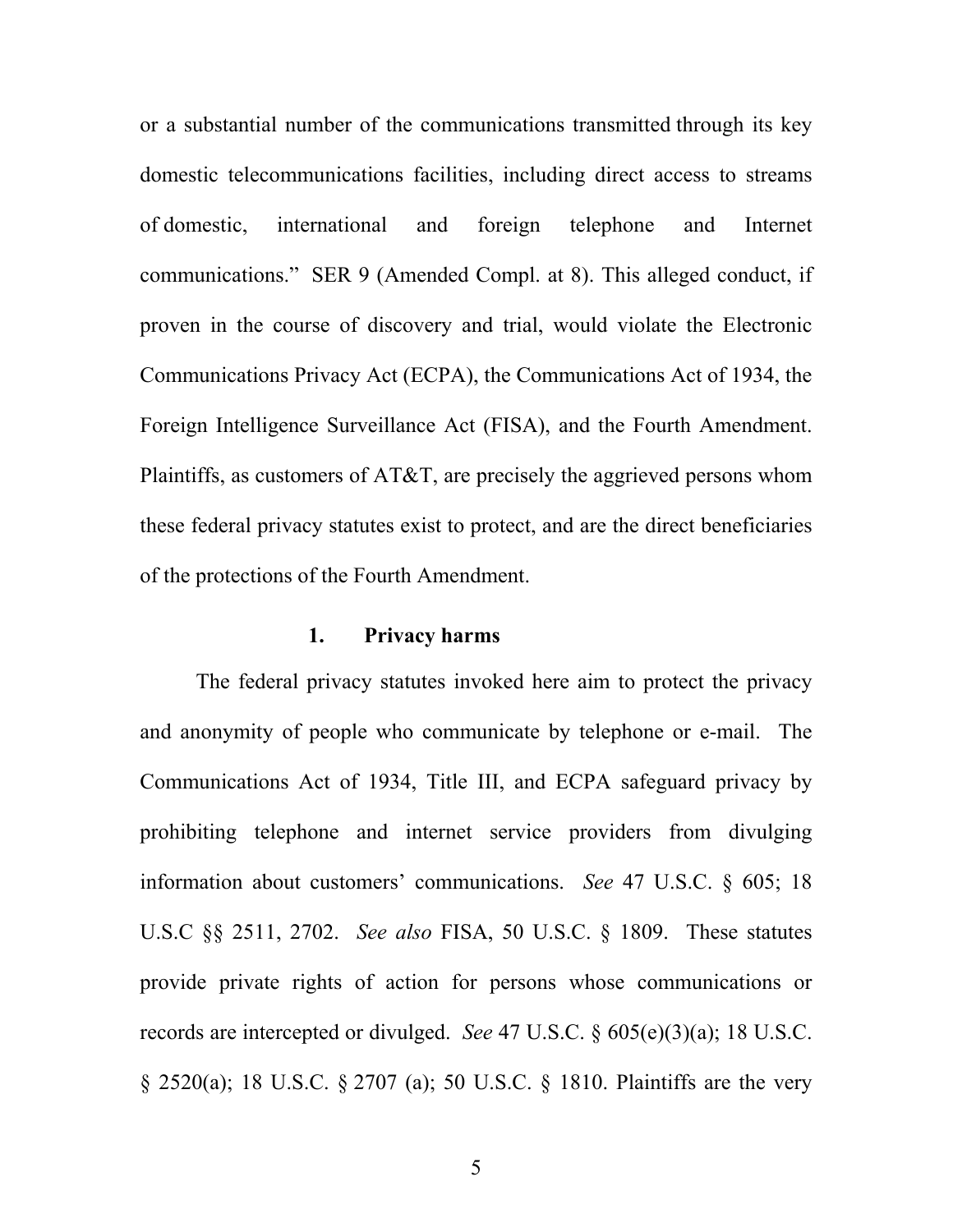"subscriber[s]  $\ldots$  aggrieved," 18 U.S.C. § 2707(a), whom Congress sought to protect by enacting these laws.

Plaintiffs allege a concrete and personal injury: that AT&T intercepted and divulged plaintiff's communications and records to the NSA, The violation of the right to privacy has long been recognized as a personal tort.<sup>3</sup> The right to privacy "is not simply an absence of information about [us] in the minds of others; rather it is the *control* we have over information about ourselves." Charles Fried, *Privacy*, 77 Yale L.J. 475 (1968). In the modern information age, a person's ability to control his personal information has become ever more critical; accordingly, "academics and the law have gravitated towards the idea of privacy as a personal right to control the use of one's data." Paul M. Schwartz, *Privacy and Democracy in Cyberspace*, 52 Vand. L. Rev. 1609, 1659 (1999).

#### **2. Procedural harms**

AT&T is alleged to have infringed not only the substantive privacy protections guaranteed to plaintiffs but also upon the procedural components of the Store Communications Act (SCA) and the Wiretap Act as amended by ECPA. The two sections at issue here prohibit the interception and

 $3$  As famously stated in 1890: "The right to privacy" is held "against the world"; the remedy is "[a]n action of tort for damages in all cases." Samuel D. Warren & Louis D. Brandeis, *The Right to Privacy*, 4 Harv. L. Rev. 193, 213, 219 (1890).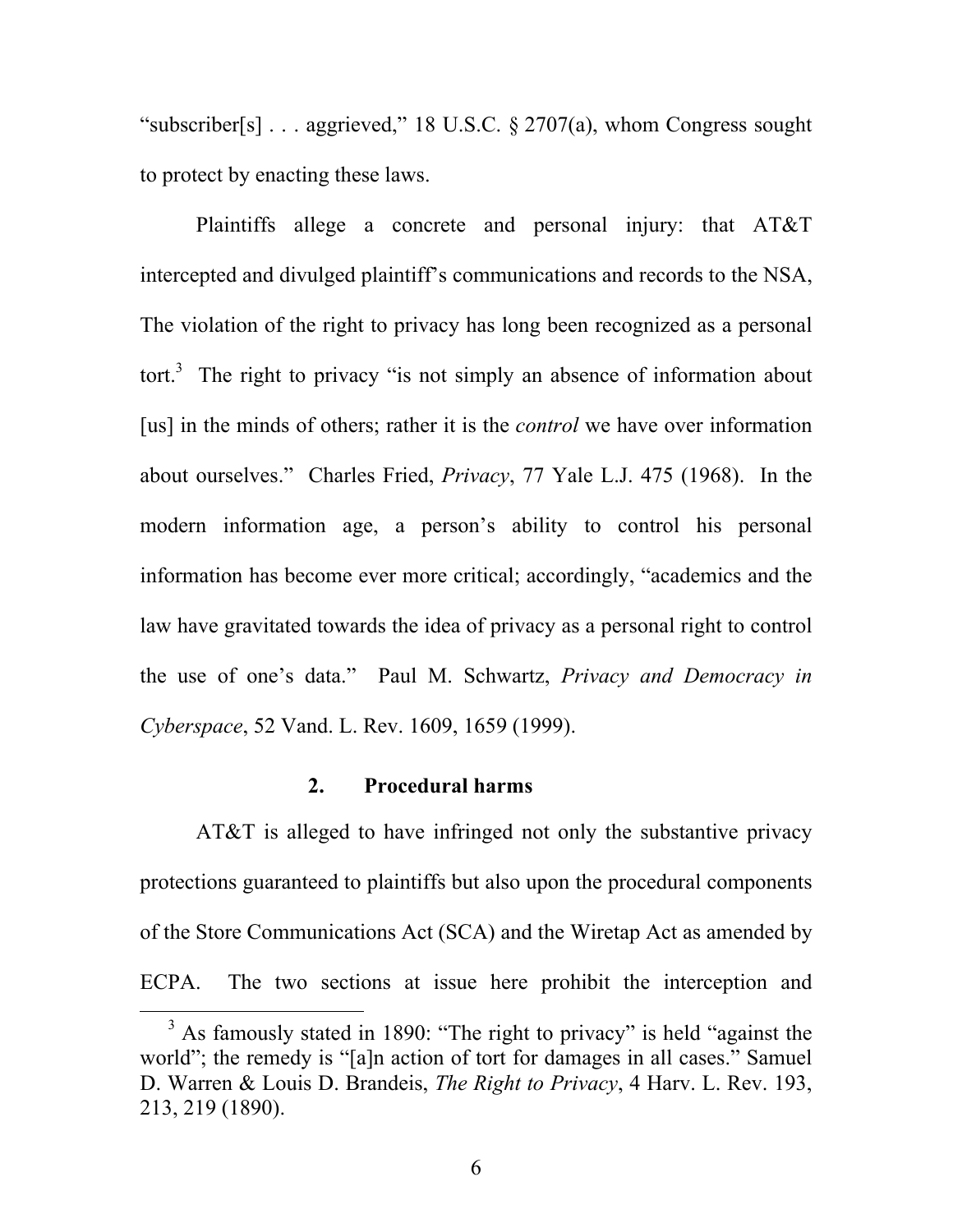disclosure of plaintiffs' communications and records. 18 U.S.C. §§ 2511, 2702. Under the Wiretap Act, a communications service can only assist the government in the interception or electronic surveillance of communications if the government provides (a) a court order based on probable cause or (b) a certification from the Attorney General or other select officials ensuring that all legal requirements have been met and that no court order is necessary. 18 U.S.C.  $\S$  2511(2)(a)(ii). Similarly, under the SCA, a communications service can only disclose its stored information to the government if the government presents a valid warrant or court order, or in limited circumstances, a subpoena. 18 U.S.C. § 2702(b). The complaint adequately alleges that AT&T evaded these procedural protections.

#### **3. Constitutional violation**

Plaintiffs have also alleged injury from AT&T's violation of their Fourth Amendment rights against unreasonable search and seizure. The Constitution prohibits the government or its agents (here, AT&T) from engaging in electronic surveillance without a warrant issued upon probable cause. *United States v. U.S. District Court (Plamondon)*, 407 U.S. 297, 321- 22 (1972); *see also Berger v. New York*, 388 U.S. 41, 58-59 (1967). Here, plaintiffs allege an infringement of this interest through the warrantless seizure of their communications or records that is adequate to support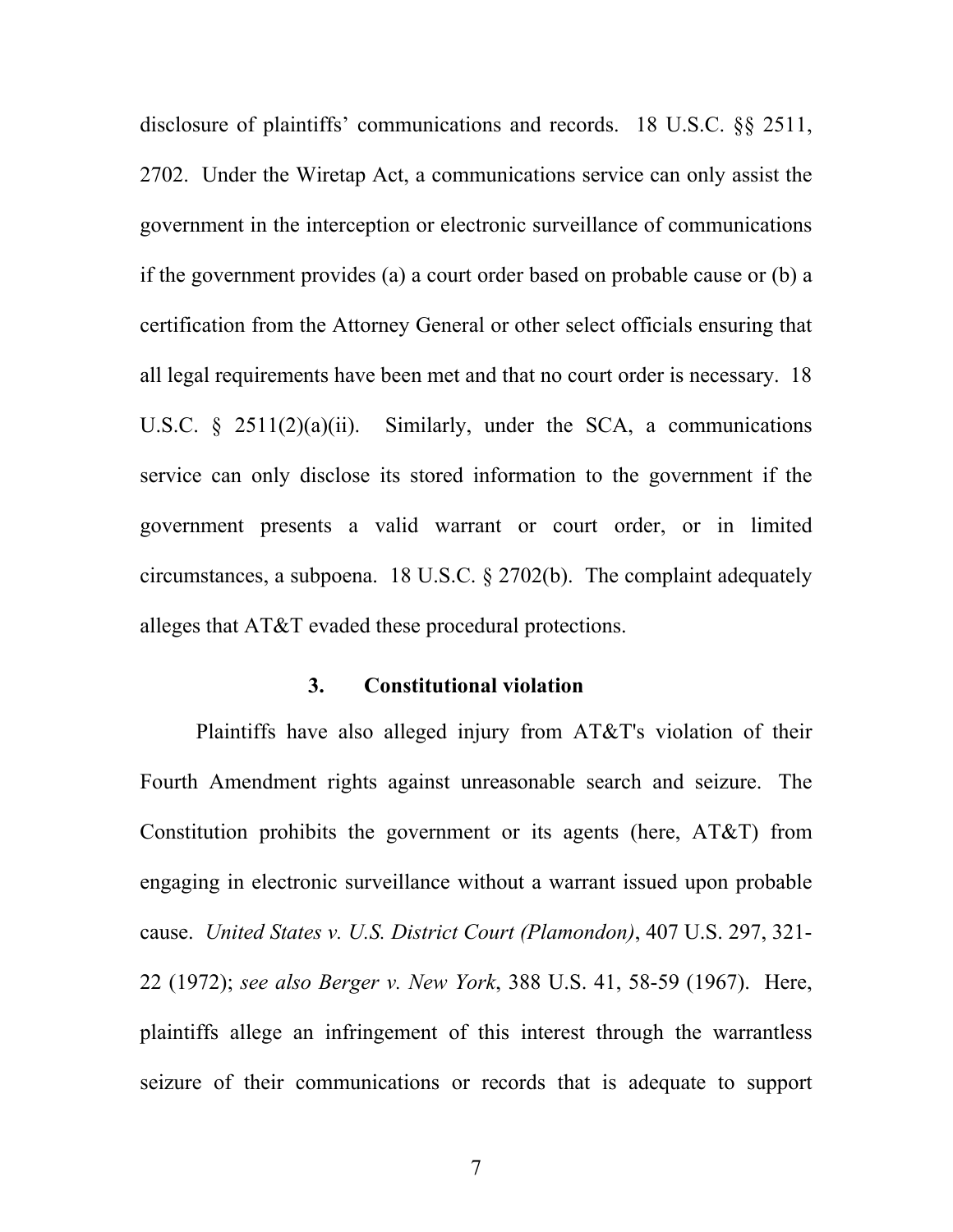standing. As the Supreme Court has noted, the standing inquiry under the Fourth Amendment is merely a "[r]igorous application of the principle that the rights secured by this Amendment are personal." *Rakas v. Illinois*, 439 U.S. 128, 140 (1978). Where plaintiffs are "aggrieved by the defendants' unconstitutional pattern of conduct in contravention of the Fourth Amendment," they have alleged personal injury-in-fact sufficient to establish standing. *LaDuke v. Nelson*, 762 F.2d 1318, 1326 (9th Cir. 1985).

Moreover, the Constitution forbids indiscriminate general searches; the government or its agents cannot go "roving" through citizens' private information en masse. *Berger*, 388 U.S. at 59. Here, AT&T is alleged to have provided the government access to its customers' information wholesale.

#### **B. The Privacy Harms Alleged Here Are Personal and Concrete, Not General or Abstract**

Unlike litigants who pursue generalized public grievances in court, plaintiffs allege personal injury in which they have a concrete stake. Unlike other cases in which standing has been found defective, plaintiffs allege direct personal injury from violations of their substantive and procedural rights as defined by federal statute and the Constitution. Plaintiffs thus have posed "a question eminently suitable to resolution in federal court." *Massachusetts v. EPA*, 127 S. Ct. at 1453.

8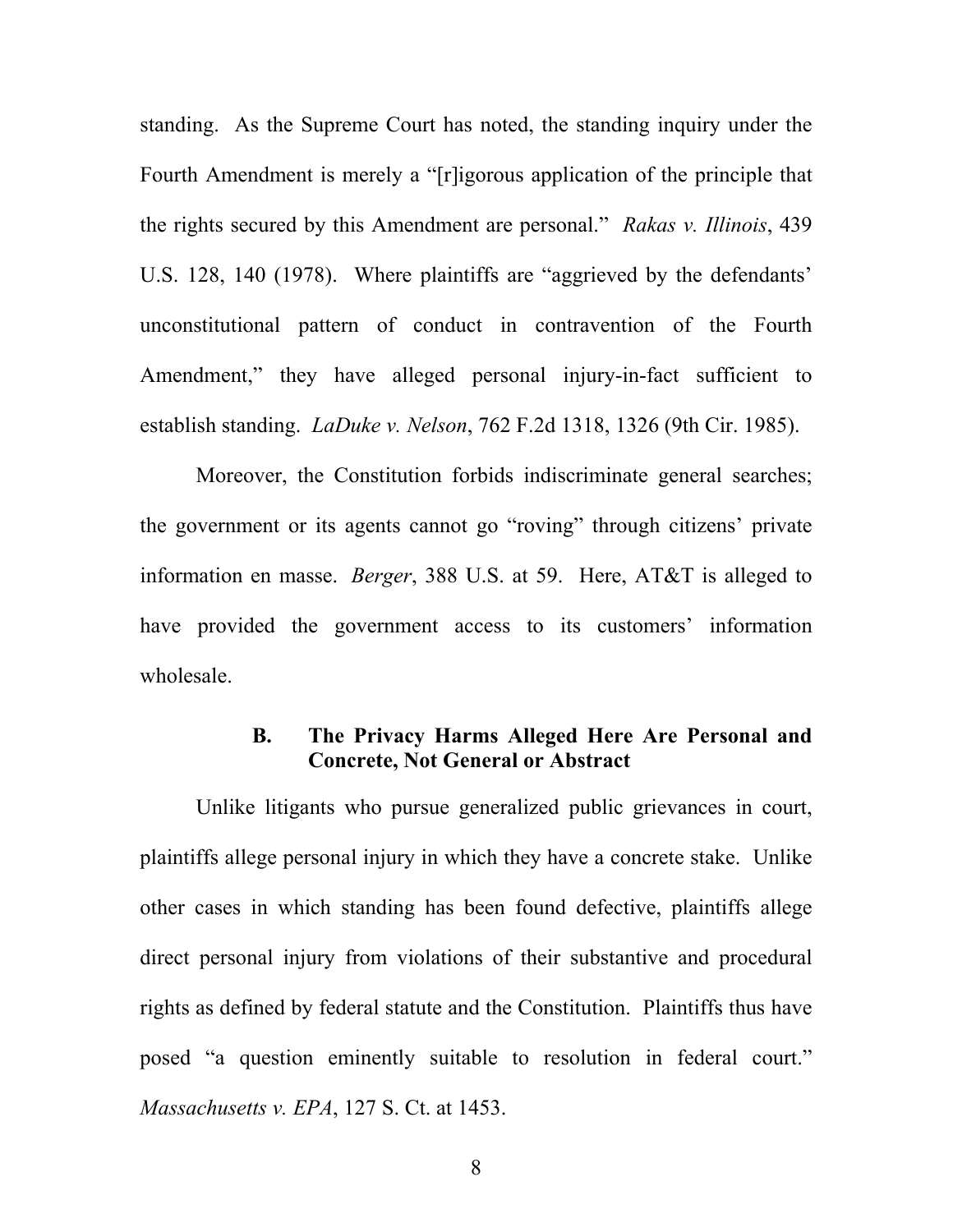#### **1. Statutory causes of action**

Plaintiffs' claim that AT&T violated their statutory rights alone constitutes "injury in fact" sufficient to allege standing. As the Supreme Court has noted, "[t]he injury . . . required by Art. III may exist solely by virtue of 'statutes creating legal rights, the invasion of which creates standing.'" *Defenders of Wildlife*, 504 U.S. at 578 (citing *Warth v. Seldin*, 422 U.S. 490, 500 (1975) (internal quotation omitted))*.* Here, plaintiffs assert their legal right, protected by statute, not to have their telecommunications service divert their private communications and records to NSA analysts. Federal statutes forbid the exact conduct in which AT&T has allegedly engaged, and Congress has granted plaintiffs a private right of action to sue violators under these privacy statutes. *See* 47 U.S.C. § 605(e)(3)(a); 18 U.S.C. § 2520(a); 18 U.S.C. § 2707(a); 50 U.S.C. § 1810. Such authorization "is of critical importance to the standing inquiry"; here, Congress has "identif[ied] the injury it seeks to vindicate and relate[d] the injury to the class of persons entitled to bring suit." *Massachusetts v. EPA*, 127 S. Ct. at 1453 (citing *Defenders of Wildlife*, 504 U.S. at 580).

In addition, plaintiffs have alleged an independently sufficient procedural injury, as there is no evidence that AT&T took the procedural steps required by federal statute before diverting plaintiff's personal data to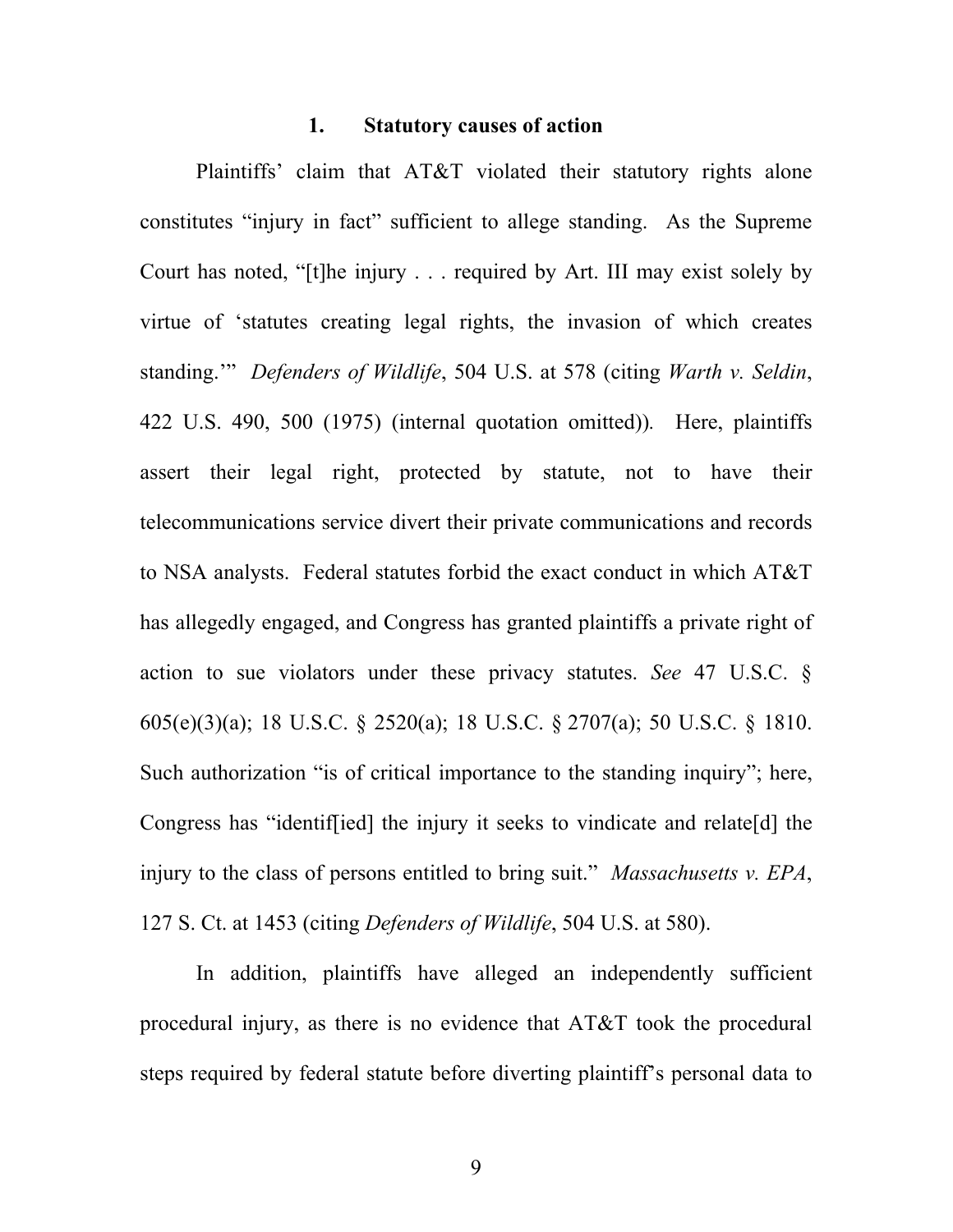the government, under ECPA or the Fourth Amendment. "When a litigant is vested with a procedural right, that litigant has standing if there is some possibility that the requested relief will prompt the injury-causing party to reconsider the decision that allegedly harmed the litigant." *Massachusetts v. EPA*, 127 S. Ct. at 1453; *see also Defenders of Wildlife*, 504 U.S. at 572 n.7.

#### **2. Plaintiffs allege direct personal harm**

Plaintiffs have a personal stake in obtaining an injunction to stop AT&T from violating their statutory and procedural rights, and to redress the injuries that have already occurred. To have standing, plaintiffs must allege a harm that is "particularized" as to them, that is, that "affect[s] the plaintiff in a personal and individual way," *Defenders of Wildlife*, 504 U.S. at 561 n.1; a plaintiff "who seeks to invoke judicial power [must] stand to profit in some personal interest," *Simon v. Eastern Kentucky Welfare Rights Organization*, 426 U.S. 26, 39 (1976). Here, plaintiffs seek an injunction against AT&T so that, in the future, they will be able to make telephone calls and send emails from the privacy of their own homes without the content of those communications or information about whom they are contacting and for how long being transmitted directly to the NSA. Plaintiffs have alleged "specific, concrete facts demonstrating that the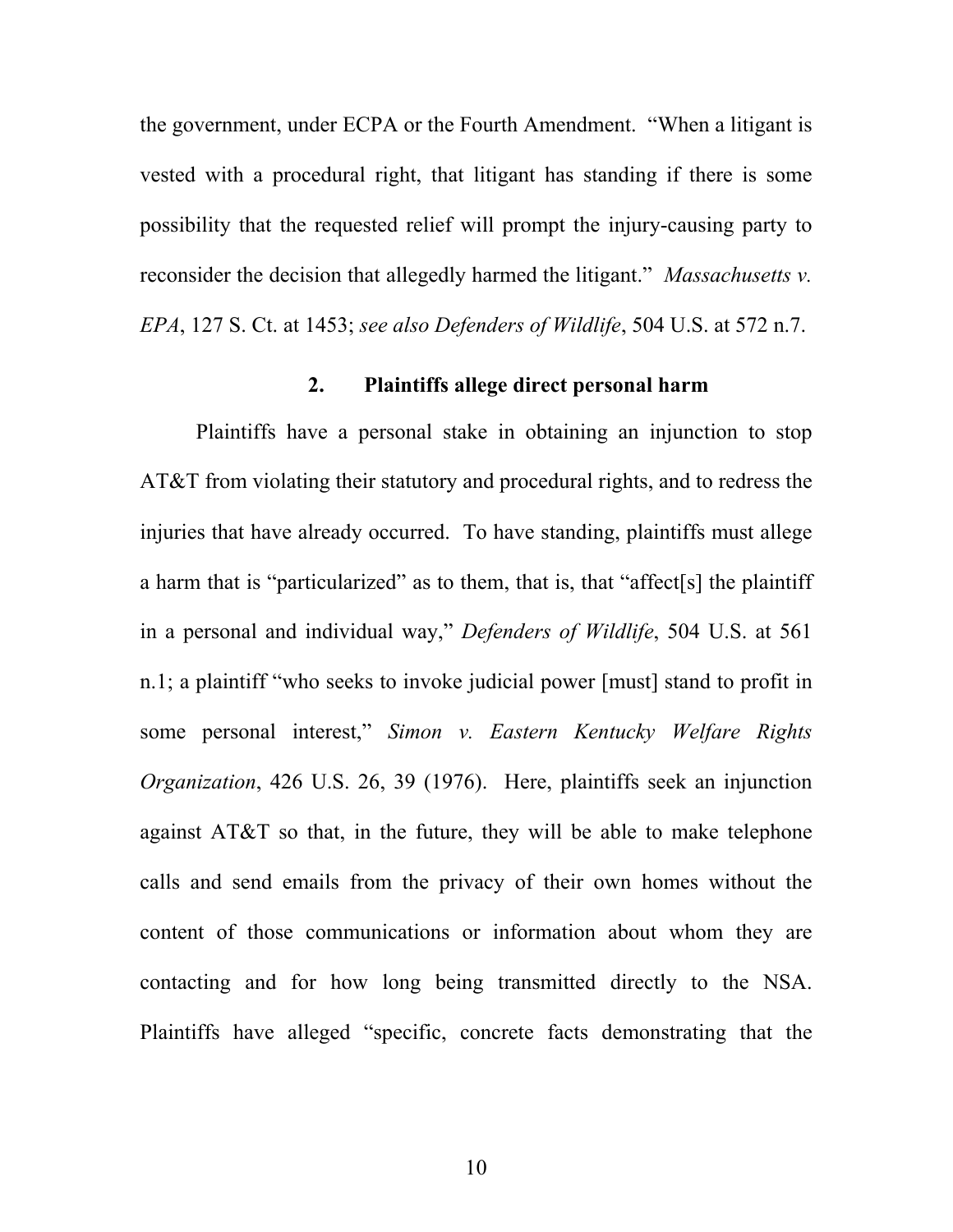challenged practices harm [them], and that [they] personally would benefit in a tangible way from the court's intervention." *Warth*, 422 U.S. at 508.

Nor does this personal stake diminish simply because those harms are "'widely shared.'" *Massachusetts v. EPA*, 127 S. Ct. at 1456 (*quoting FEC v. Akins,* 524 U.S. 11, 24 (1998)). Plaintiffs' claims here stand in sharp contrast to those cases in which litigants lack standing because they seek merely to vindicate "generalized grievance[s]," *Warth*, 422 U.S. at 499, or to litigate "public rights," *Defenders of Wildlife*, 504 U.S. at 578. *See, e.g.*, *Laird v. Tatum*, 408 U.S. 1, 3 (1972) (denying standing to challenge "only [] the existence and operation of [an Army] intelligence gathering and distributing system"(internal citation omitted)); *Valley Forge Christian College v. Americans United for Separation of Church & State*, 454 U.S. 464, 489-90 (1982) (denying standing to taxpayers to challenge the provision of public land to a religious school); *Raines v. Byrd*, 521 U.S. 811, 830 (1997) (denying standing to Members of Congress to challenge the constitutionality of the Line Item Veto Act); *Allen v. Wright*, 468 U.S. 737, 766 (1984) (denying standing to parents of minority students to challenge the failure of the IRS to deny tax-exempt status to segregated schools).

In contrast, plaintiffs here seek to vindicate their own rights: it is their own communications and records that their telecommunications service is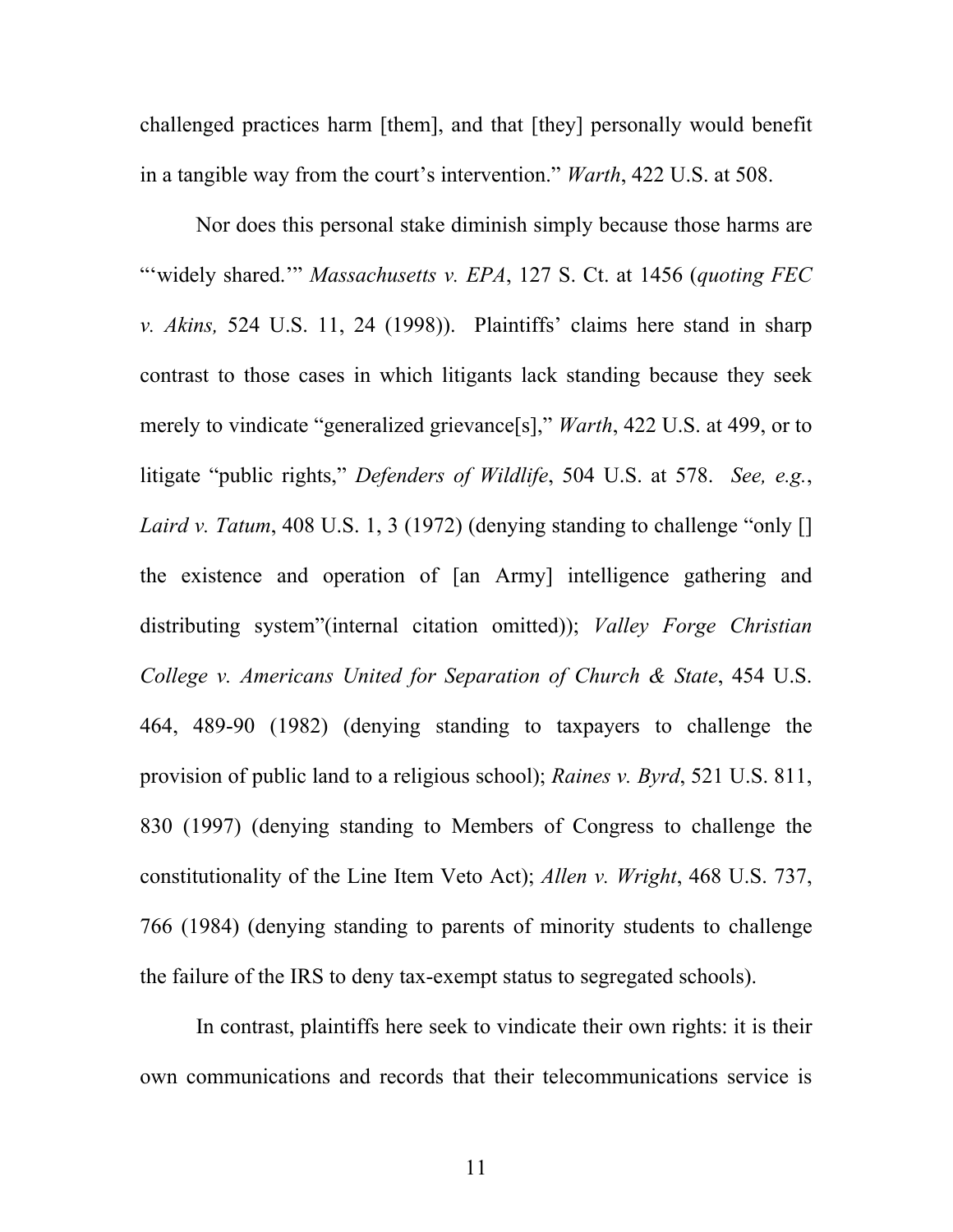alleged to be releasing to government analysts. Plaintiffs are far from mere "concerned bystanders," *Valley Forge*, 454 U.S. at 473 (internal citation omitted), seeking to vindicate "the public's nonconcrete interest in the proper administration of the laws," *Defenders of Wildlife*, 504 U.S. at 581 (Kennedy, J., concurring). Rather, as customers aggrieved under federal statute, they have a "direct stake in the outcome" of this suit. *Valley Forge*, 454 U.S. at 473 (quoting *Sierra Club v. Morton*, 405 U.S. 727, 740 (1972)).

#### **C. Plaintiffs Also Allege Causation and Redressability Sufficient To Establish Standing**

Plaintiffs have alleged an injury that can be fairly "traced to" the alleged willful actions of AT&T, *Simon*, 426 U.S. at 41, and for which there is "an available remedy which will have a 'substantial probability' of redressing the plaintiff's injury," *City of Los Angeles v. Lyons*, 461 U.S. 95, 129 n.20 (1983) (internal citation omitted). AT&T is the party in control of plaintiffs' communications and records, the party that has allegedly diverted those communications and records to the government, and the party that can halt the interception and disclosure of these communications and records going forward. Here, the possibility is not "remote" that AT&T could redress plaintiffs' harm, *Simon*, 426 U.S. at 44 (citing *Warth*, 422 U.S. at 507); if plaintiffs obtain the injunction and damages sought, their records will no longer be gathered by AT&T and disclosed to government officials.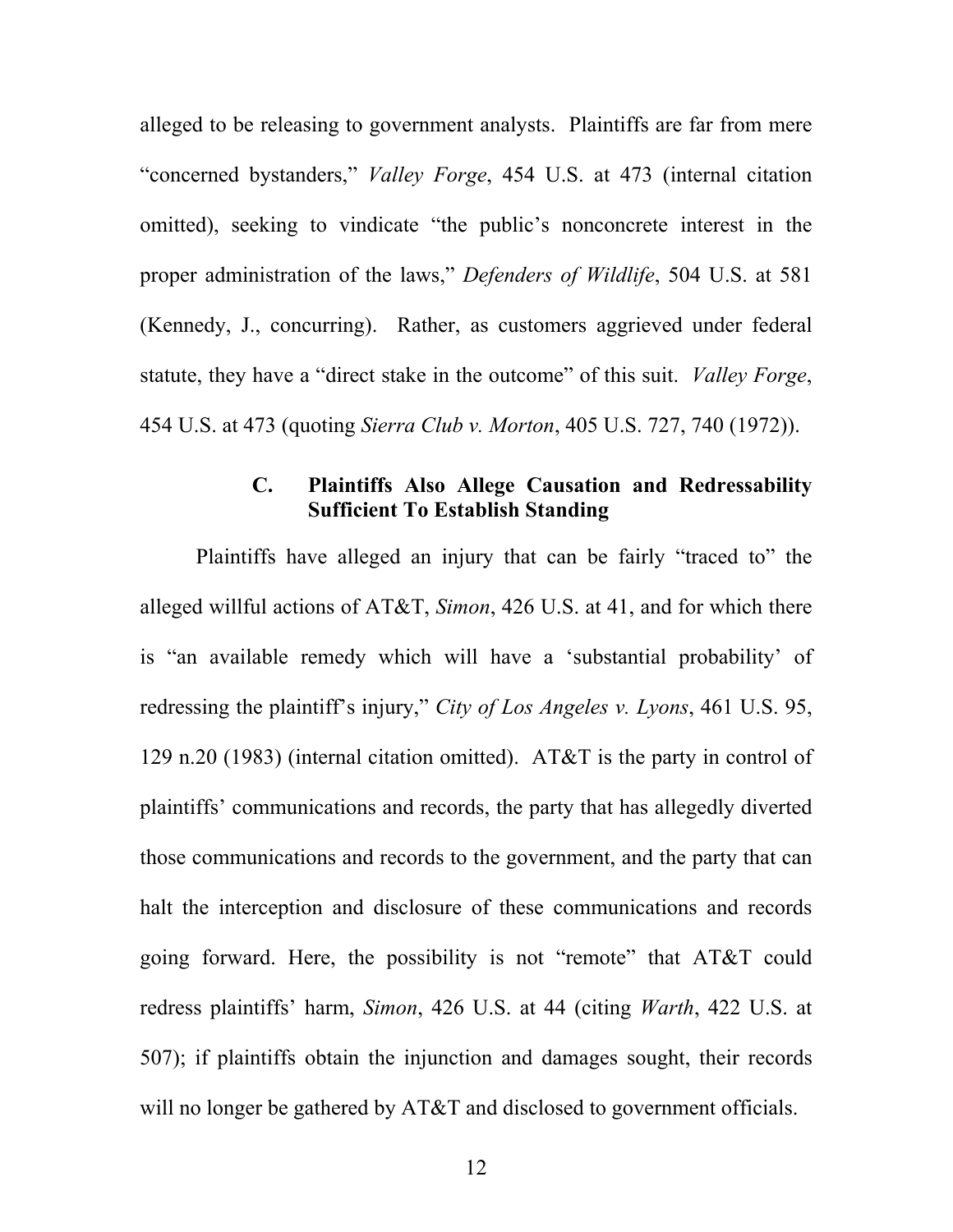The complaint here "suffers from none of [the] defects" of other cases dismissed for failing the case or controversy requirements of Article III. *Massachusetts v. EPA*, 127 S. Ct. at 1452. Cases are not justiciable when "parties seek adjudication of a political question, *Luther v. Borden*, 7 How. 1 (1849), when they ask for an advisory opinion, *Hayburn's Case*, 2 Dall. 409 (1792), or when the question sought to be adjudicated has been mooted by subsequent developments, *California v. San Pablo & Tulare R. Co.*, 149 U.S. 308 (1893)." *Id.* Nor do plaintiffs allege claims that fall outside the "zone of interest[]" of the statutes invoked, *Valley Forge*, 454 U.S. at 475 (internal citation omitted), or that rest on the rights of third parties, *Warth*, 422 U.S. at 509. Rather, their case against AT&T presents a "real, earnest, and vital controversy" that should be permitted to proceed in federal court. *Chicago & Grand Truck Ry. Co. v. Wellman*, 143 U.S. 339, 345 (1892).

#### **D. In Order to Survive a Motion to Dismiss, Plaintiffs Need Only Allege, Not Prove, Facts Sufficient to Establish Standing**

AT&T and the government repeatedly suggest that plaintiffs must not merely allege personal and concrete injury but must prove as much even at the pleading stage. *See, e.g.*, Gov't Br. at 26 ("[E]ach element [of standing] must not only be alleged, but proven."); AT&T Br. at 23 ("It is not sufficient merely to allege standing; the burden is upon the plaintiff to *demonstrate*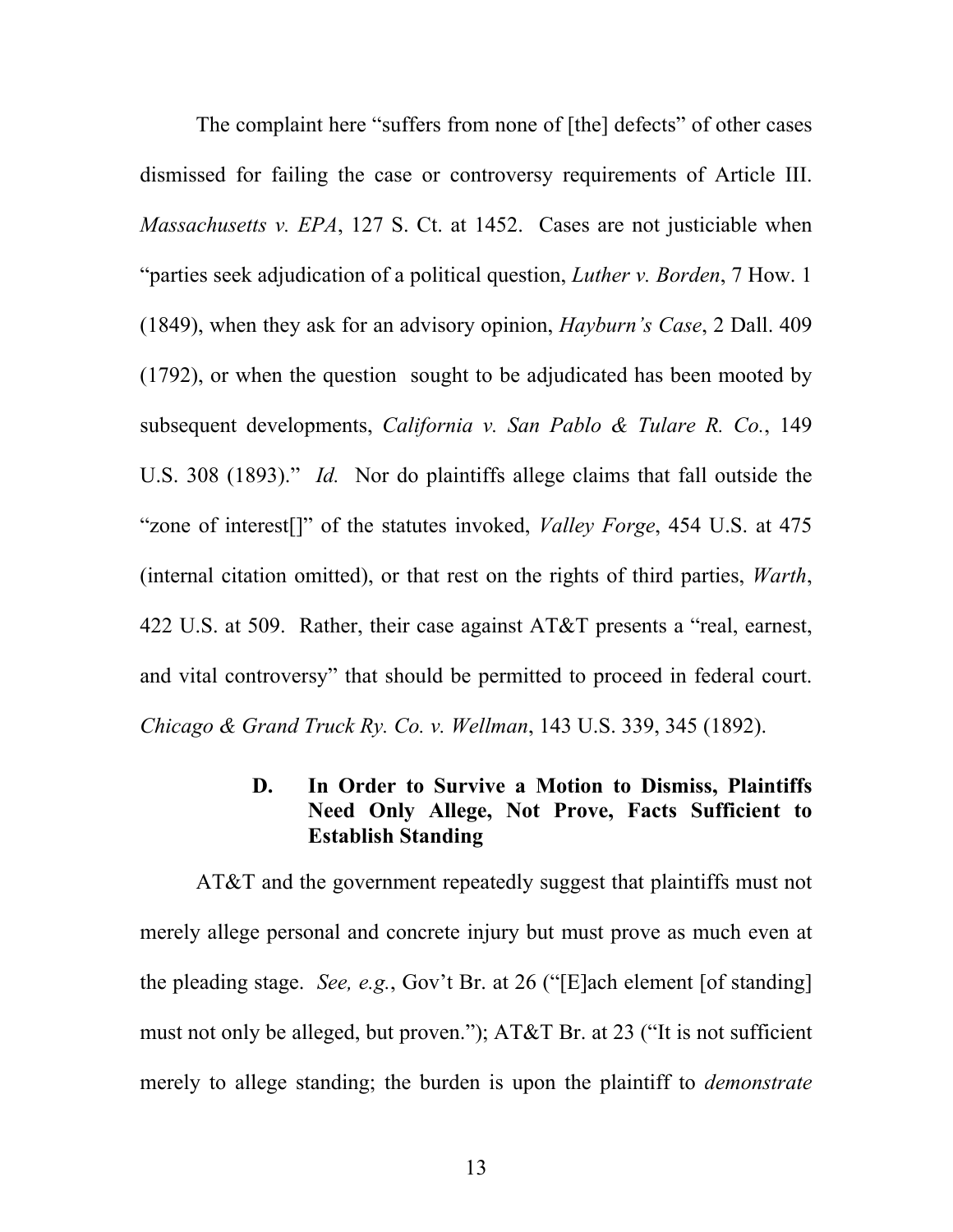each element of standing."). No such proof is in fact required on a motion to dismiss. Article III standing need only "be supported in the same way as any other matter on which the plaintiff bears the burden of proof, *i.e.*, with the manner and degree of evidence required at the successive stages of the litigation." *Defenders of Wildlife*, 504 U.S. at 561. Accordingly, "while a plaintiff must 'set forth' by affidavit or other evidence 'specific facts' to survive a motion for summary judgment, and must ultimately support any contested facts with evidence adduced at trial, '[a]t the pleading stage, general factual allegations of injury resulting from the defendant's conduct may suffice, for on a motion to dismiss we presum[e] that general allegations embrace those specific facts that are necessary to support the claim.'" *Bennett v. Spear*, 520 U.S. 154, 168 (1997) (quoting *Defenders of Wildlife*, 504 U.S. at 561, and *Lujan v. National Wildlife Federation*, 497 U.S. 871, 889 (1990)) (internal citation omitted).

The Supreme Court has repeatedly made this principle clear: "[A] suit will not be dismissed for lack of standing if there are sufficient 'allegations of fact'—not proof—in the complaint or supporting affidavits." *Gwaltney of Smithfield, Ltd. v. Chesapeake Bay Foundation, Inc*., 484 U.S. 49, 65 (1987) (discussing *Warth*, 422 U.S. at 501). After all, "[t]he purpose of the standing doctrine is to ensure that the plaintiff has a concrete dispute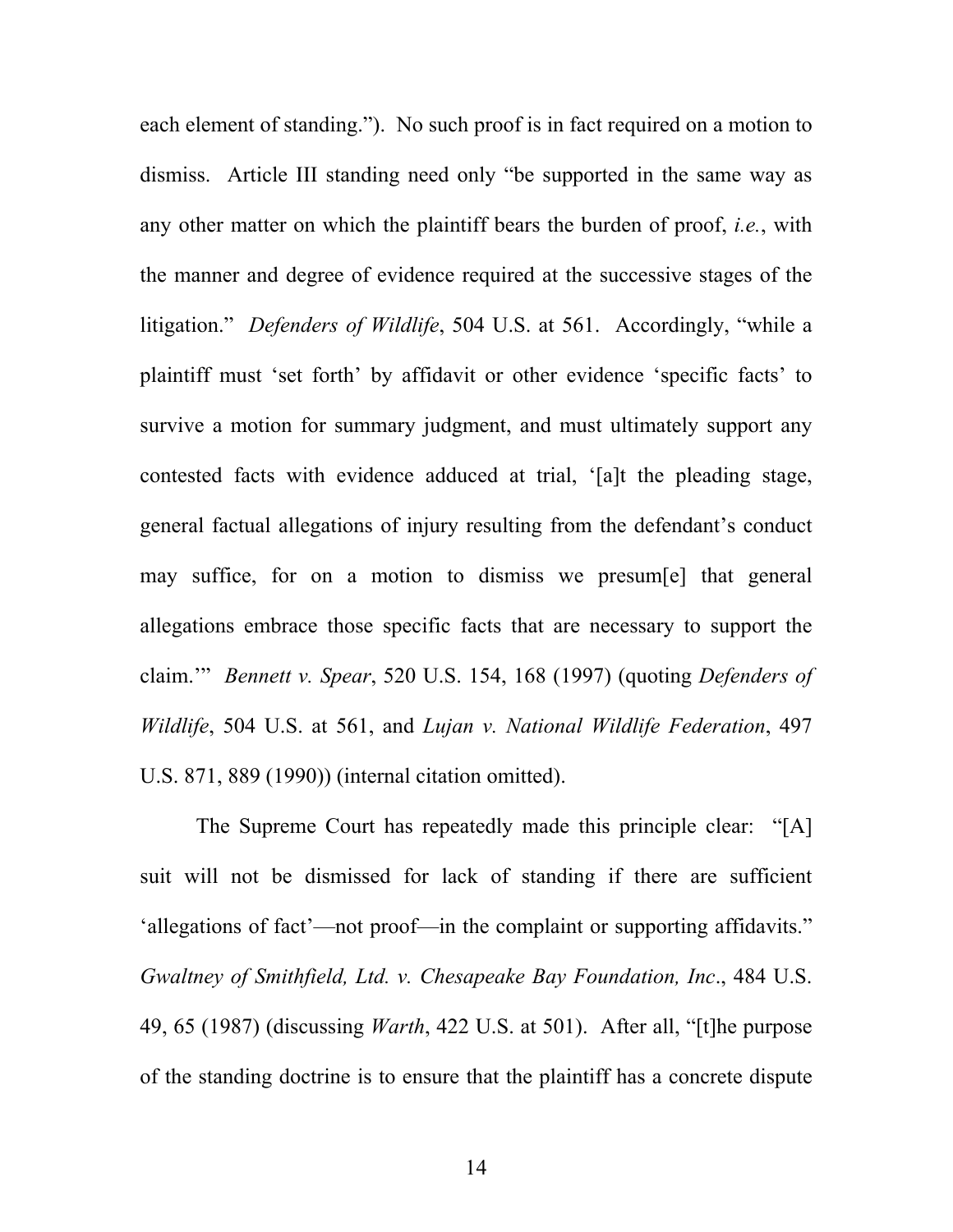with the defendant, not that the plaintiff will ultimately prevail against the defendant." *Hall v. Norton*, 266 F.3d 969, 976-77 (9th Cir. 2001). Thus, "in the context of standing, it is the nonfrivolous claims of a party that are determinative, not whether the party can sustain those claims by proof on the merits." *City of St. Louis v. Department of Transportation*, 936 F.2d 1528, 1532 (8th Cir. 1991).

Each case that AT&T cites for the proposition that plaintiffs must *prove* standing is, in fact, a summary judgment decision, not a decision on a motion to dismiss. <sup>4</sup> *See Smelt v. County of Orange*, 447 F.3d 673, 678 (9th Cir. 2006); *Defenders of Wildlife*, 504 U.S. at 561. Indeed, in *Martin v. Morgan Drive Away, Inc.*, the Fifth Circuit held the district court *erred* by summarily disposing of a case on standing when there was a material factual dispute and the parties did not have adequate time to complete discovery and develop jurisdictional facts. 665 F.2d 598, 602 (5th Cir. 1982). AT&T incorrectly cites this case for the proposition that "a district court must resolve [factual] dispute[s] and determine its own jurisdiction." AT&T Br. at 24. Rather than resolving factual disputes, on a motion to dismiss a

 $\overline{a}$ 

15

<sup>4</sup> Even if this were a motion for summary judgment, *see supra* note 1, AT&T applies the wrong standard: to survive summary judgment, plaintiffs need not "prove" or "establish" standing; they need only show that there "is a genuine question of material fact as to the standing elements." *Central Delta Water Agency v. United States,* 306 F.3d 938, 947 (9th Cir. 2002).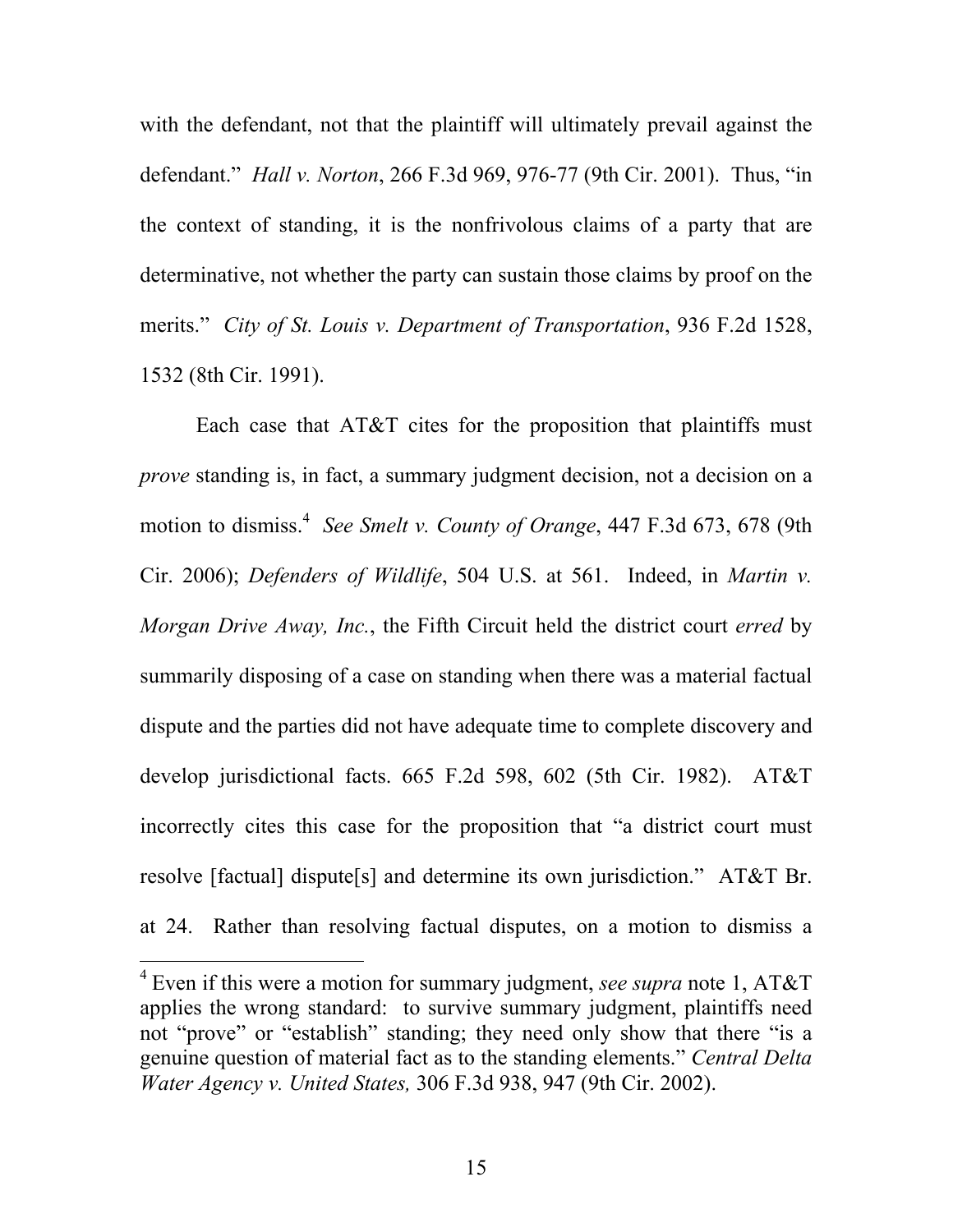district court must accept as true all material allegations of the complaint and construe any ambiguity in favor of the plaintiff. *Pennell v. City of San Jose*, 485 U.S. 1, 7 (1988).

Viewed under the appropriate standard, the complaint alleges facts sufficient to support standing for each named plaintiff. Contrary to the government's and AT&T's assertions, plaintiffs did allege that AT&T injured each and every plaintiff individually. At best, AT&T has an argument that the complaint is ambiguous; however, as noted earlier, any ambiguity must be construed in favor of the plaintiff, *Pennell*, 485 U.S. at 7. And as explained in Appellees' brief, Hepting Br. at 72, plaintiffs are alleging that *at least one of each plaintiff's* communications was diverted from AT&T to the government, a direct allegation that AT&T has injured each plaintiff. Because this is a motion to dismiss, no more factual evidence than plaintiffs have provided is necessary.

#### **II. EVEN IF PLAINTIFFS HAD ALLEGED ONLY PROBABILISTIC HARM, A PROBABILISTIC INJURY IS SUFFICIENT TO ESTABLISH ARTICLE III STANDING**

Plaintiffs have each alleged an actual injury caused by AT&T. But even if plaintiffs had only alleged—or were only later able to prove at trial a probabilistic injury, that allegation would be sufficient for Article III standing purposes. Alleging a substantial probability that a plaintiff was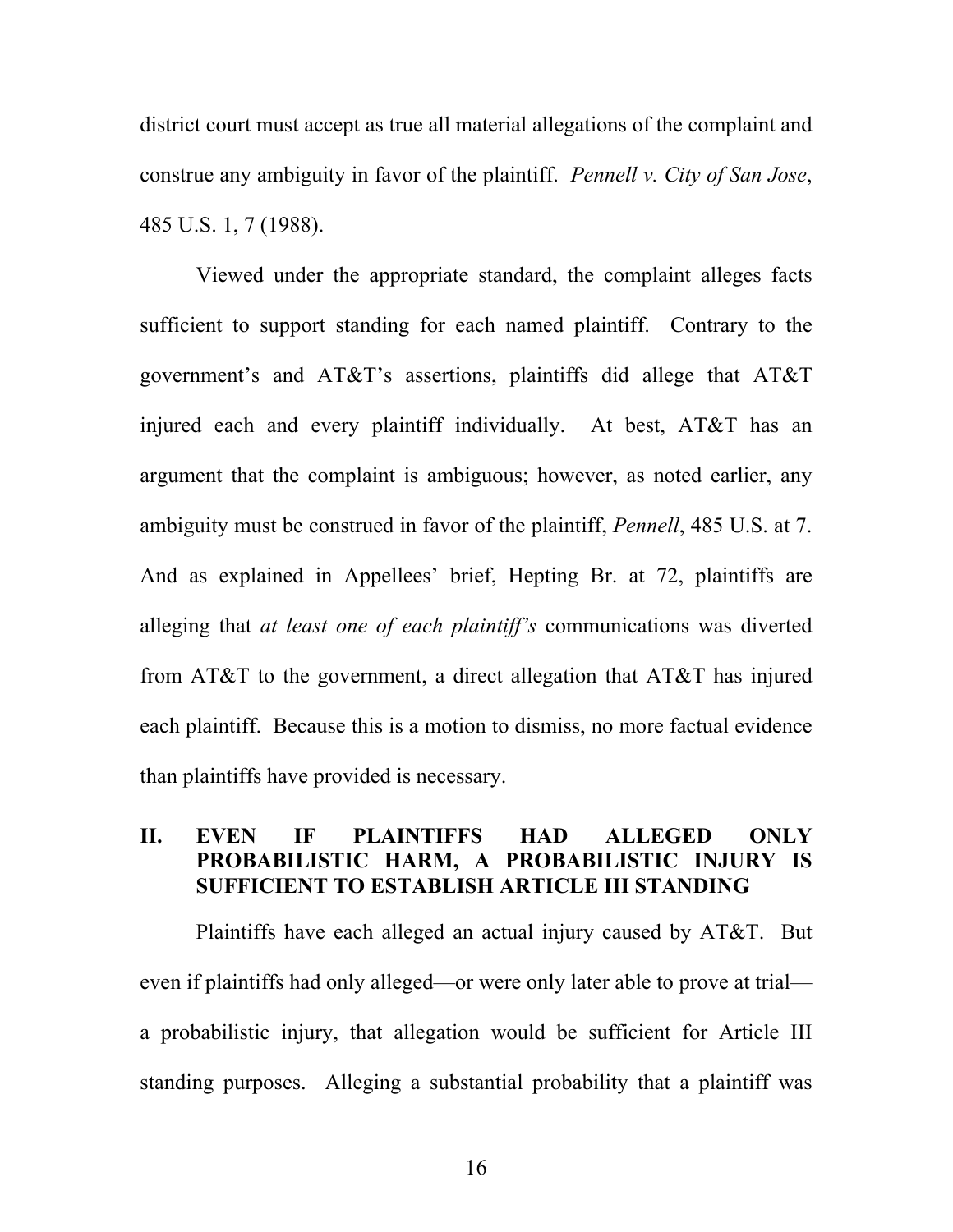harmed by a defendant's actions is enough to create a non-hypothetical case or controversy. Furthermore, when, as here, a plaintiff seeks prospective relief, that plaintiff need only allege a substantial probability of future harm from a defendant's conduct.

#### **A. Injury-in-Fact Requirements Are Met If a Plaintiff Alleges a Substantial Probability of Actual Injury**

Plaintiffs need only allege a substantial probability of harm to fulfill Article III standing requirements. Even if AT&T and the government were correct that plaintiffs have only alleged a probabilistic injury and not existing actual injury, it is well established that "[a] probabilistic harm, if nontrivial, can support standing," *Walters v. Edgar*, 163 F.3d 430, 434 (1998) (Posner, C.J.). "To establish an injury in fact based on a probabilistic harm, a plaintiff must show that there is a substantial probability that harm will occur." *Maine People's Alliance & Natural Resources Defense Council v. Mallinckrodt, Inc.*, 471 F.3d 277, 284 (1st Cir. 2006); *see also International Brotherhood of Teamsters v. Transportation Security Administration*, 429 F.3d 1130, 1134 (D.C. Cir. 2005) (stating that to establish standing on summary judgment, the plaintiff must "show a 'substantial probability' that it has been injured, that the defendant caused its injury, and that the court could redress that injury" (quoting *American Petroleum Institute v. EPA*, 216 F.3d 50 (D.C. Cir. 2000)).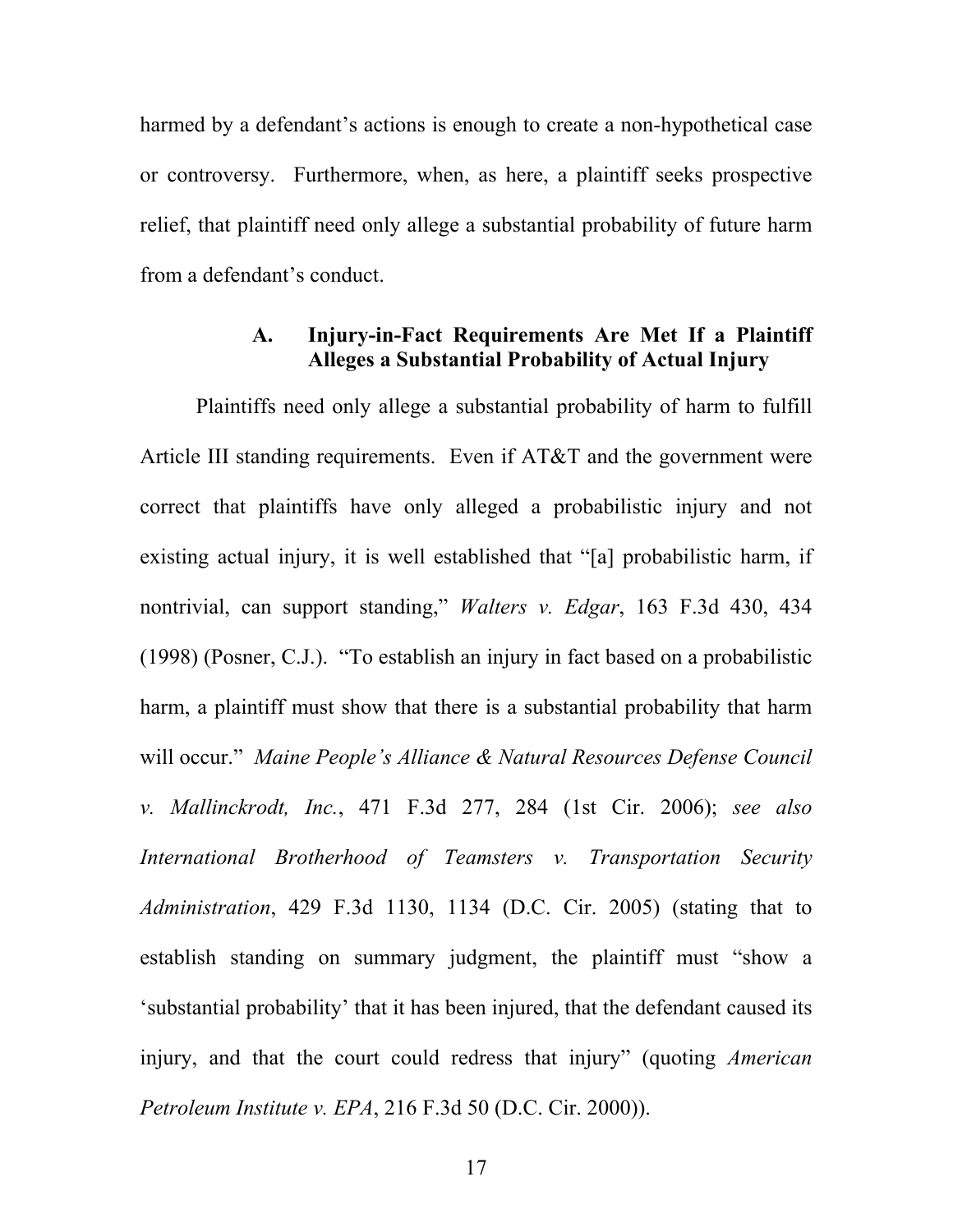The Supreme Court has consistently held that standing may be established based on probabilistic injury. As the Court itself noted, it "routinely recognizes probable economic injury resulting from [governmental actions] that alter competitive conditions as sufficient to satisfy the [Article III 'injury-in-fact' requirement]." *Clinton v. City of New York*, 524 U.S. 417, 433 (1998) (quoting 3 Kenneth Davis & Richard Pierce, *Administrative Law Treatise* 13-14 (3d ed. 1994) (alterations in original)). Accordingly, in *Bryant v. Yellen*, 447 U.S. 352, 367 (1980), where respondents' alleged injury was an inability to purchase excess lands, the Court found standing even though respondents "could not with certainty establish" that they would be able to purchase excess lands if the statute at issue was held applicable.

While often applied to probabilistic economic injury, the principle is not limited to that form of harm. For example, the Court has applied the probabilistic harm principle generally to parties wishing to challenge statutes. Parties need not wait for injury before suing; rather, they have standing when they can demonstrate "a realistic danger of sustaining a direct injury as a result of the statute's operation or enforcement." *Babbitt v. United Farm Workers National Union*, 442 U.S. 289, 298 (1979) (citing *O'Shea v. Littleton*, 414 U.S. 488, 494 (1974)). The Court has further

18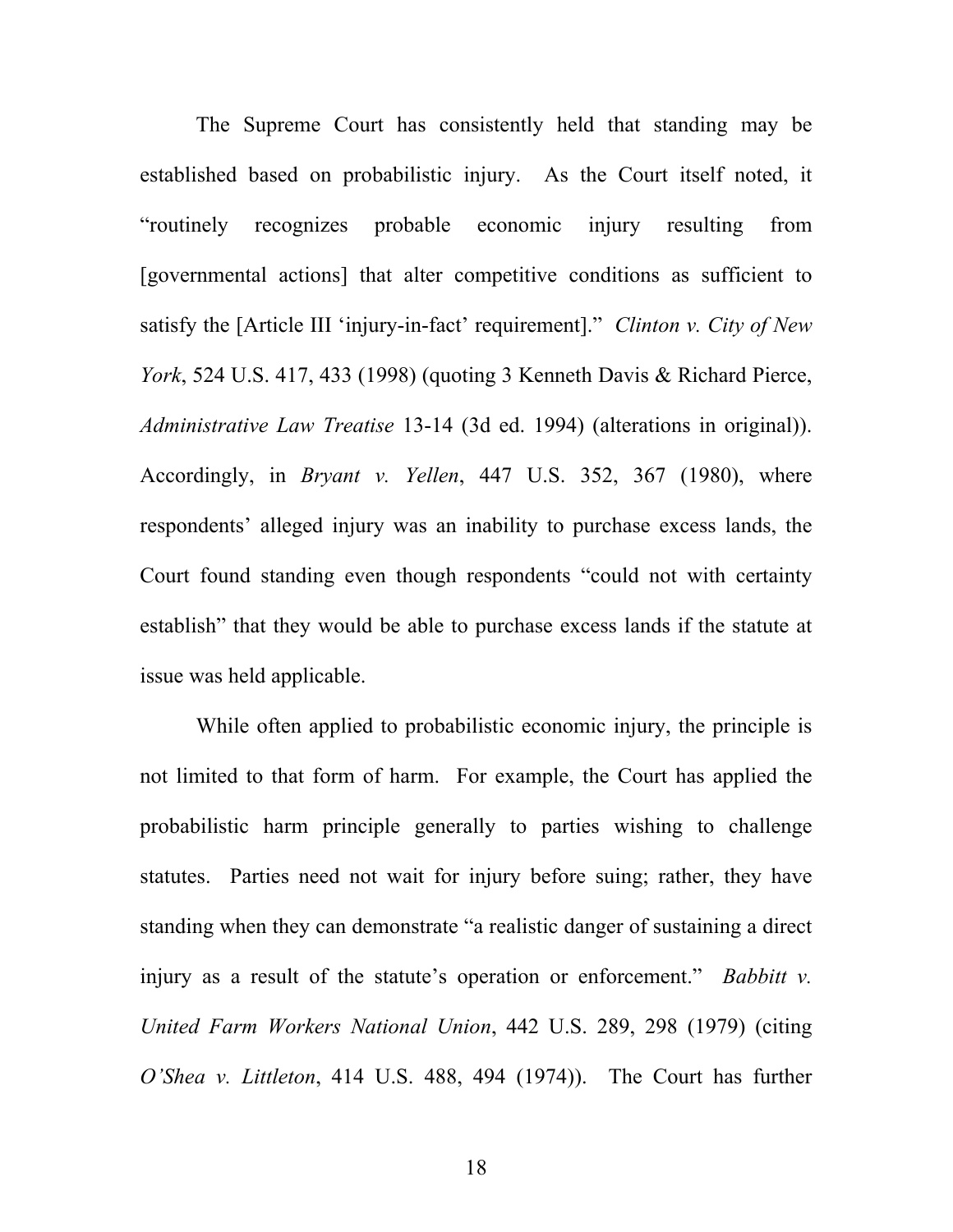generalized that "there is no difference for purposes of Art. III standing personal interest sufficient for concrete adverseness—between a small but certain injury and a harm of a larger magnitude discounted by some probability of its nonoccurrence." *Simon*, 426 U.S. at 61 n.10. Thus, in *Adarand Constructors, Inc. v. Pena*, 515 U.S. 200 (1995), the Court found standing for the petitioner to challenge subcontractor compensation clauses—offering financial incentives to prime contractors for hiring disadvantaged subcontractors—on equal protection grounds even though the company was not challenging any particular contract. The Court held that it was enough that the petitioner would *likely* bid on another contract with a similar clause in the relatively near, but not imminent, future.

Applying these principles, it is now well-established that increased risk of future injury is sufficient to establish Article III injury-in-fact. Under *Central Delta Water Agency v. United States*, 306 F.3d 938, 949 (9th Cir. 2002), "a credible threat of harm is sufficient to constitute actual injury for standing purposes." In *Covington v. Jefferson County*, 358 F.3d 626, 638 (9th Cir. 2004), for example, this Court held that plaintiffs living across the street from an improperly run landfill had standing (and injury-in-fact) based on the increased risk that plaintiffs might eventually be harmed by the landfill. *See also Churchill County v. Babbitt*, 150 F.3d 1072, 1078 (9th Cir.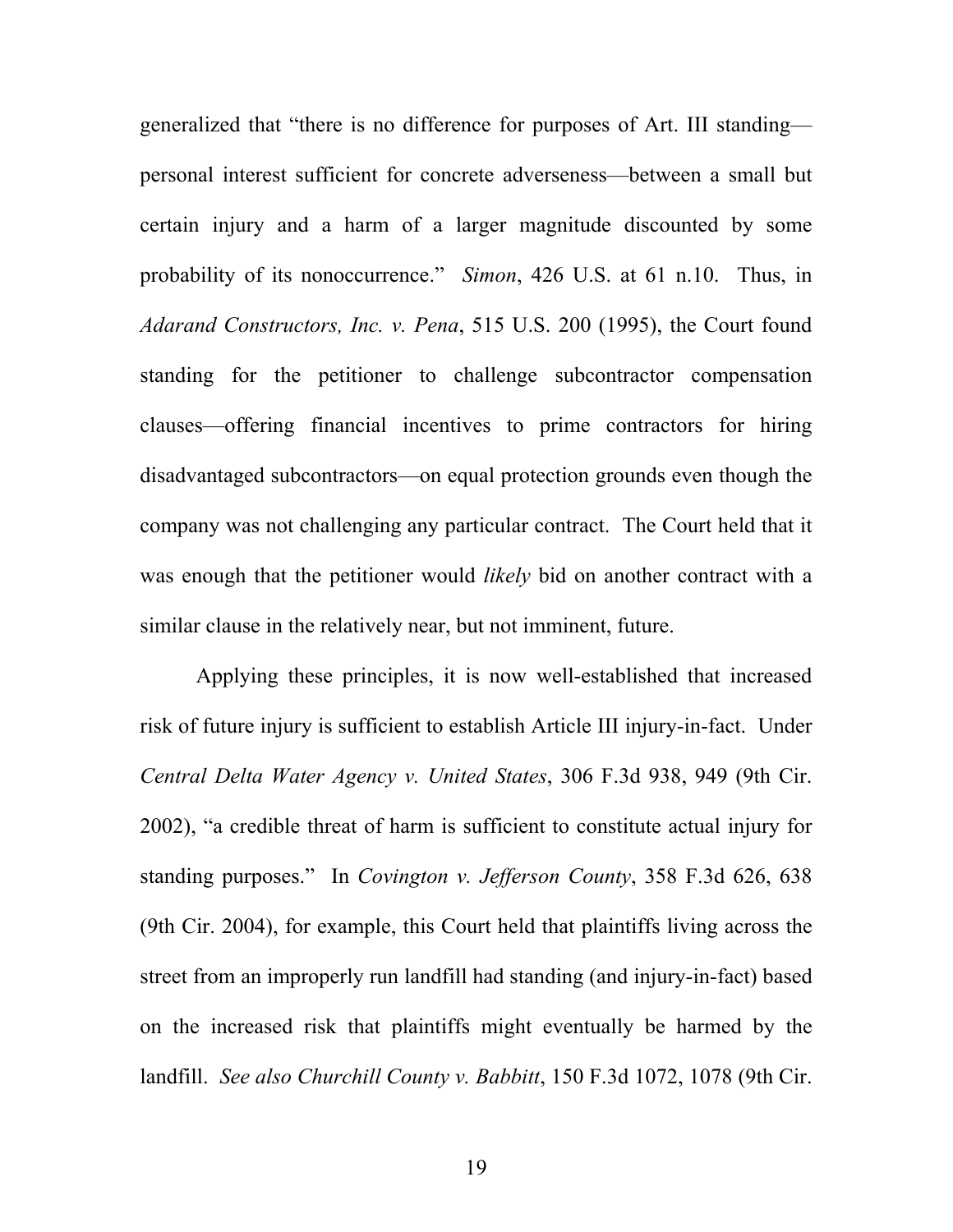1998), *as amended*, 158 F.3d 491 (9th Cir. 1998) (holding that claimant need only establish "the reasonable probability of the challenged action's threat to [his or her] concrete interest").

This Court is not alone: as the Second Circuit found, "the courts of appeals have generally recognized that threatened harm in the form of an increased risk of future injury may serve as injury-in-fact for Article III standing purposes." *Baur v. Veneman*, 352 F.3d 625, 633 (2d Cir. 2003). For example, in *Village of Elk Grove Village v. Evans*, 997 F.2d 328 (7th Cir. 1993), plaintiffs were concerned that construction of a radio tower on a flood plain, "by plopping down a huge slab of concrete near the creek and thus limiting the creek's drainage area," would increase the risk of flooding. *Id.* at 329. The court acknowledged that injury was probabilistic, but reasoned that "even a small probability of injury is sufficient to create a case or controversy—to take a suit out of the category of the hypothetical provided of course that the relief sought would, if granted, reduce the probability." *Id.*; *see also, e.g.*, *Sutton v. St. Jude Medical S.C., Inc.*, 419 F.3d 568, 575 (6th Cir. 2002) (holding the increased risk of future disease for an aortic connector implant patient—in comparison with the risks from traditional surgery—was sufficient to establish standing to sue for medical monitoring costs, even without current indication of harm); *Johnson v.*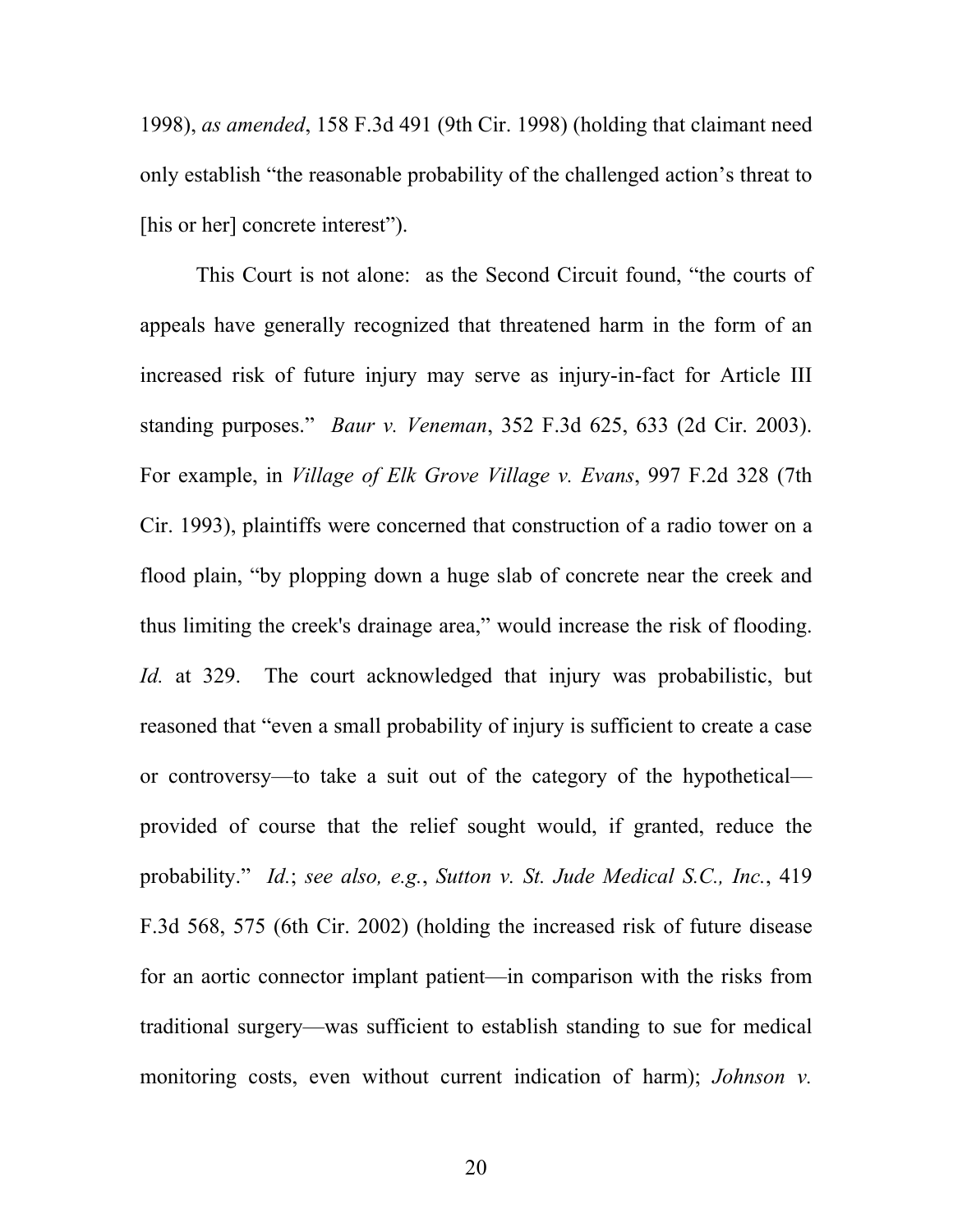*Allsteel, Inc.*, 259 F.3d 885, 888 (7th Cir. 2001) (holding that "increased risk that a plan participant faces" from an ERISA plan administrator's increase in discretionary authority satisfies injury-in-fact); *Friends of the Earth, Inc. v. Gaston Copper Recycling, Corp.*, 204 F.3d 149, 160 (4th Cir. 2000) (en banc) (concluding that "[t]hreats or increased risk constitutes cognizable harm" sufficient to meet injury-in-fact); *Mountain States Legal Foundation v. Glickman*, 92 F.3d 1228, 1234-35 (D.C. Cir. 1996) (holding an incremental increase in risk of forest fire is sufficient for standing); *Dimarzo v. Cahill*, 575 F.2d 15, 18 (1st Cir. 1978) (holding that inmates have standing to challenge actions creating an increased risk of fire at the jail).

Likewise, probabilistic harm is often sufficient to establish standing prior to a criminal charge. Individuals wishing to challenge the constitutionality of statutes need not wait to be arrested or prosecuted, *Steffel v. Thompson*, 415 U.S. 452, 459 (1974); rather, they have standing for prospective relief when they intend to engage in a course of conduct and there is a "genuine threat of enforcement" of the statute at issue. *Id.* at 475. As in cases alleging increased risk of future harm, a purely "imaginary or speculative" threat of prosecution is not sufficient. *See, e.g.*, *Younger v. Harris*, 401 U.S. 37, 42 (1971). But where "there exists a credible threat of

21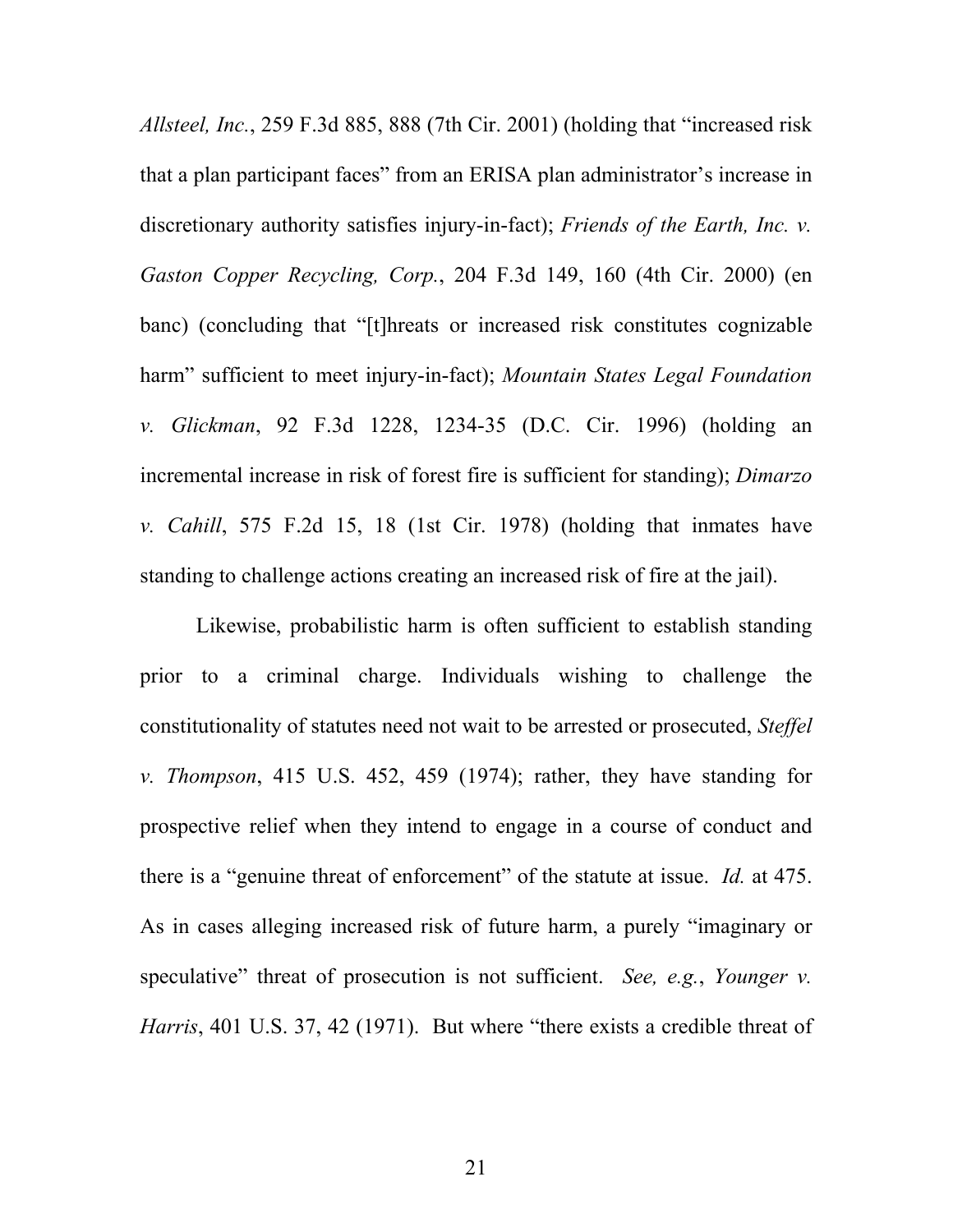prosecution," a plaintiff has standing to challenge the law. *United Farm Workers*, 442 U.S. at 298.

As these cases across various contexts establish, probabilistic harm is sufficient to establish standing so long as there is a *substantial* probability of actual injury—i.e., so long as the injury is not just "unadorned speculation," *Simon*, 426 U.S. at 45. The harm alleged here—that AT&T has diverted and continues to divert plaintiffs' private communications and records—is not speculative. These allegations are backed by affidavits containing personal knowledge regarding AT&T's conduct, newspaper articles detailing the NSA program, and statements by at least nineteen members of Congress confirming the existence of the program.

Plaintiffs' alleged injuries stand in sharp contrast to the speculative harms rejected by federal courts in other cases. For example, in *Whitmore v. Arkansas*, 495 U.S. 149 (1990), a death row prisoner sought appeal on behalf of Simmons, another inmate who had waived his appeal, alleging that that if he 1) obtained future habeas relief; 2) received a new trial; 3) was reconvicted; 4) was re-sentenced to death; and 5) appealed his sentence, he would be injured during Arkansas's comparative death sentence review because Simmons's heinous crimes (killing 14 family members) would not be used in the comparative review (against Whitmore's less heinous crime).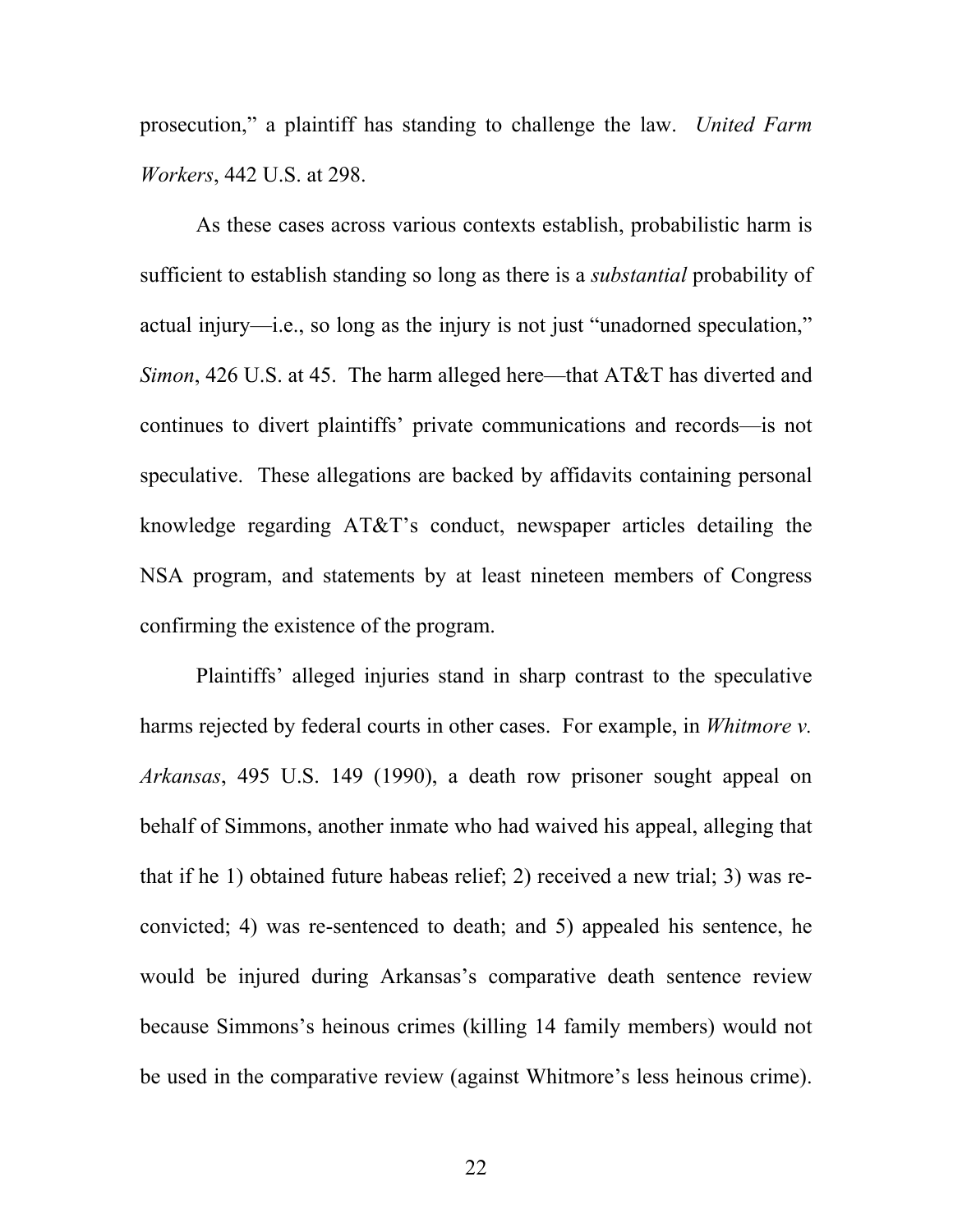The Court rejected such an extended inferential chain as a basis for standing. Likewise in *Defenders of Wildlife*, 504 U.S. at 560, harm to plaintiffs' ability to observe endangered animals in foreign countries like Sri Lanka, with only intentions to "some day" visit those countries, was deemed too speculative. *See also Ashcroft v. Mattis*, 431 U.S. 171, 172 (1977); *Diamond v. Charles*, 476 U.S. 54 (1986). The complaint here requires no such intermediary steps.

Although the majority of probabilistic harm cases involve potential future injuries, the principle applies equally to past injuries. Indeed, it would be anomalous that a potential future harm—with all of its inherent contingencies—could establish a non-hypothetical injury, but an injury alleged to have already occurred would not.

Finally, that plaintiffs need only establish a substantial probability of injury aligns with the requirements for the other two elements of standing, which require a reasonable or substantial probability of causation and redressability. The causation element simply necessitates that plaintiffs establish a reasonable probability that the injury-in-fact was caused by the defendant's actions. *See, e.g.*, *Warth*, 422 U.S. at 504 (requiring plaintiffs to "allege facts from which it reasonably could be inferred that, absent the [challenged] zoning practices, there is a substantial probability that they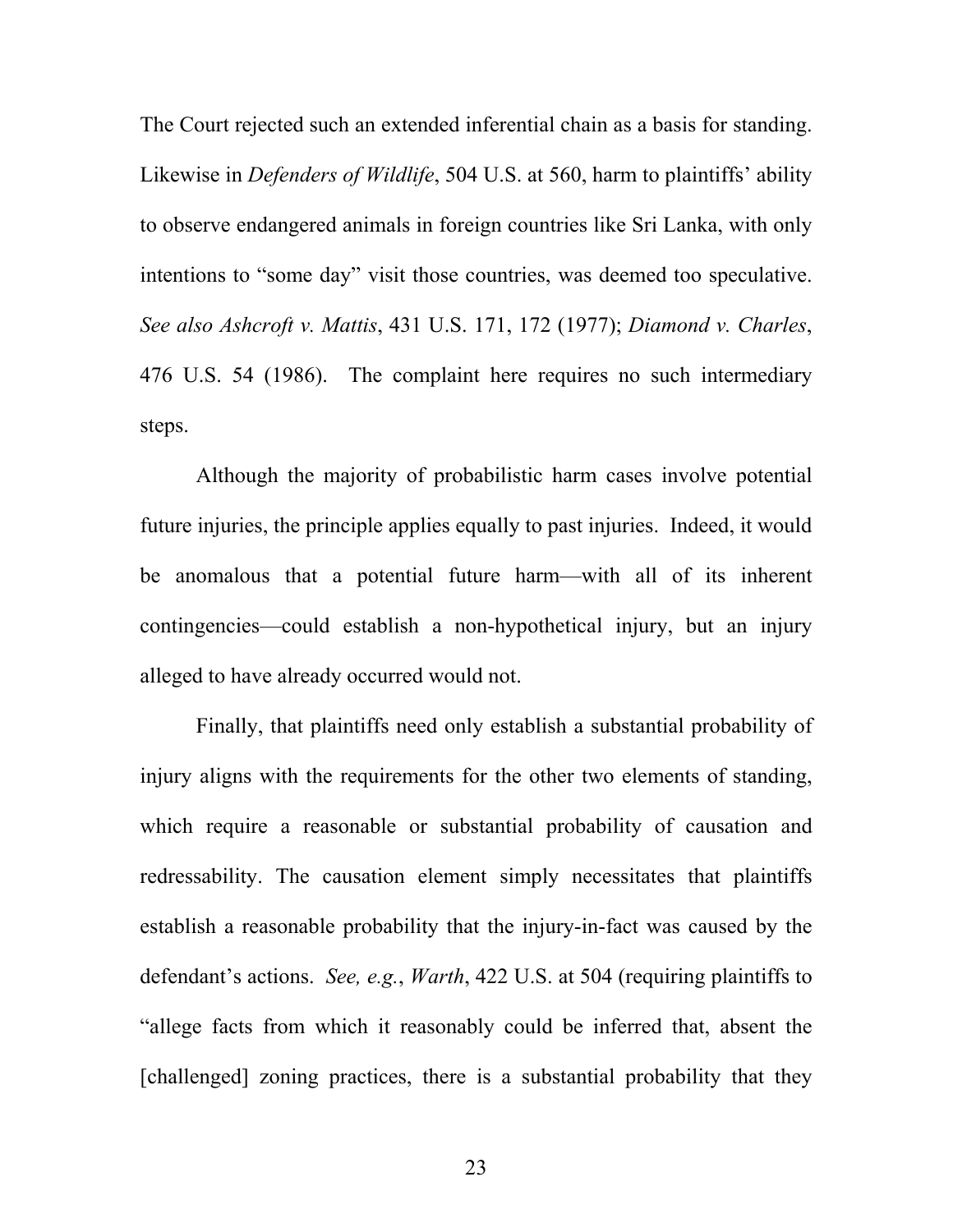would have been able to purchase or lease" property in the community); *Hall*, 266 F.3d at 977 (requiring a "reasonable probability" of causation). Likewise, redressability requires only that "a court must determine that there is an available remedy which will have a 'substantial probability' of redressing the plaintiff's injury." *Lyons*, 461 U.S. at 129 n.20. Indeed, it would be peculiar if an injury that was probably caused by a defendant created a "case or controversy," but a probabilistic injury that was definitely caused by a defendant would not.

## **B. Requests for Prospective Relief To Halt Probable Future Injury Are Sufficient to Establish Article III Standing**

Even if this Court decides that plaintiffs have only alleged a probabilistic injury and even if it decides probabilistic injury is not sufficient to establish standing based on past AT&T actions, plaintiffs Hepting, Hicks, and Jewel—as current subscribers to AT&T's services—still maintain standing to sue for prospective relief to prevent future injury. Plaintiffs have alleged facts—and have gone further by providing evidence via affidavits supporting a substantial probability of future injury based on the strong likelihood that AT&T will continue to turn over their own private communications and data to the government. As discussed above, it is well established in this Court, the other courts of appeal, and the Supreme Court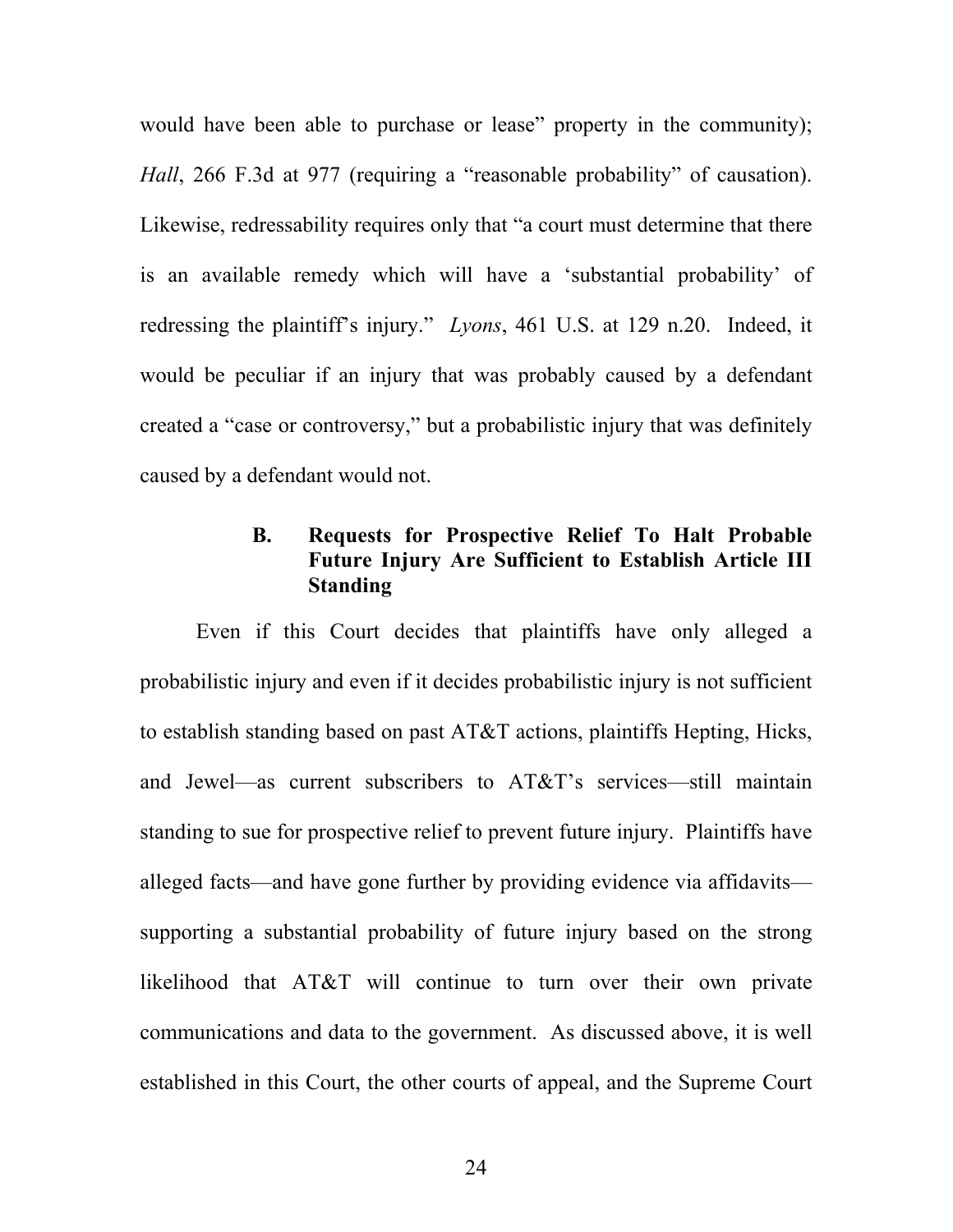that a probabilistic future injury is sufficient to establish standing. *See, e.g.*, *Central Delta Water Agency*, 306 F.3d at 947-48. Thus, at a minimum, this Court should find the factual allegations sufficient to support plaintiffs' action for prospective relief.

## **III. THE STATE SECRETS PRIVILEGE IS A NARROW EVIDENTIARY PRIVILEGE THAT ORDINARILY, AS HERE, DOES NOT PREVENT THE ADJUDICATION OF STANDING**

Even if the allegations in the complaint implicate some conduct that might be found later to be protected by the state secrets privilege, adjudication of standing is not precluded as AT&T and the government assert. *See* AT&T Br. at 22-59; Gov't Br. at 26-36. A court faced with such a privilege claim must determine whether "the circumstances are appropriate for the claim of privilege, and yet do so without forcing a disclosure of the very thing the privilege is designed to protect." *United States v. Reynolds*, 345 U.S. 1, 8 (1983). Although review where state secrets privilege is asserted requires some judicial deference, no such privilege may be found unless "there is a reasonable danger that compulsion of the evidence will expose military matters which, in the interest of national security should not be divulged." *Id.* at 10; *see also In re United States*, 872 F.2d 472, 476 (D.C. Cir. 1989). But where, as here, evidence implicating military or government secrets can be segregated and excluded from discovery,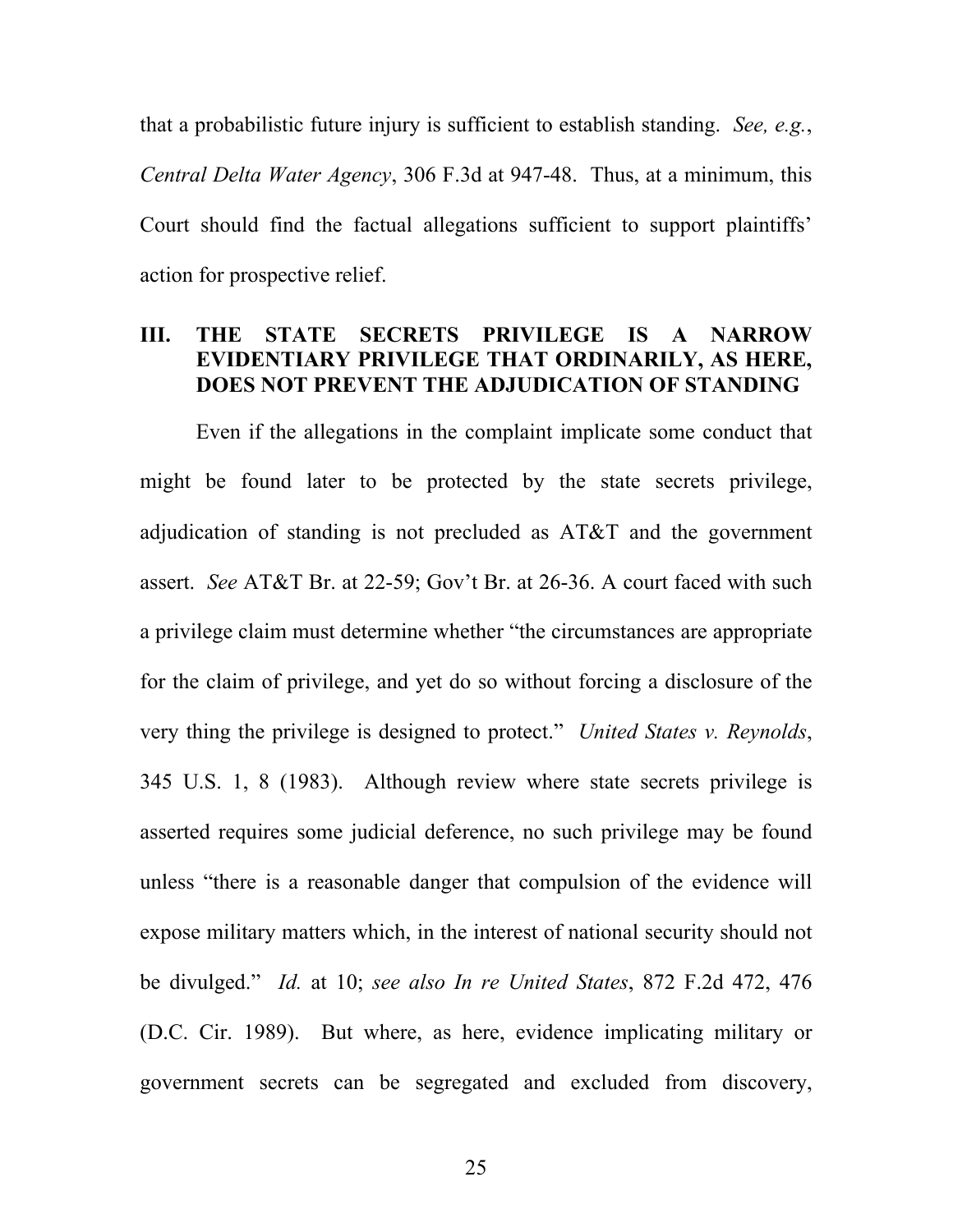unclassified evidence remains available for the plaintiffs to use in establishing standing.

## **A. The State Secrets Privilege Permits Litigation To Proceed Beyond the Pleadings Stage Where Standing Is Otherwise Established and the Government's Interests Can Be Adequately Protected During Discovery**

When the government invokes the state secrets privilege over specific evidence and a court accepts that claim, the evidence is removed from the case. *See Reynolds*, 345 U.S. at 11. If the plaintiff cannot prove the *prima facie* case without the privileged evidence, the court can *then* dismiss the claim. Some courts of appeals have also held that "if the privilege deprives the defendant of information that would otherwise give the defendant a valid defense to the claim, then the court may grant summary judgment to the defendant." *Bareford v. General Dynamics Corp.*, 973 F.2d 1138, 1141 (5th Cir. 1992); *see also Kasza v. Browner*, 133 F.3d 1159, 1166 (9<sup>th</sup> Cir. 1998); *Molerio v. FBI*, 749 F.2d 815, 825 (D.C. Cir. 1984).

Dismissal is inappropriate upon the invocation of the state secrets privilege, however, unless efforts to safeguard privileged material have been explored. With "creativity and care," loss of evidence from a proper assertion of the state secrets privilege may be minimized "through the use of procedures which will protect the privilege yet allow the merits of the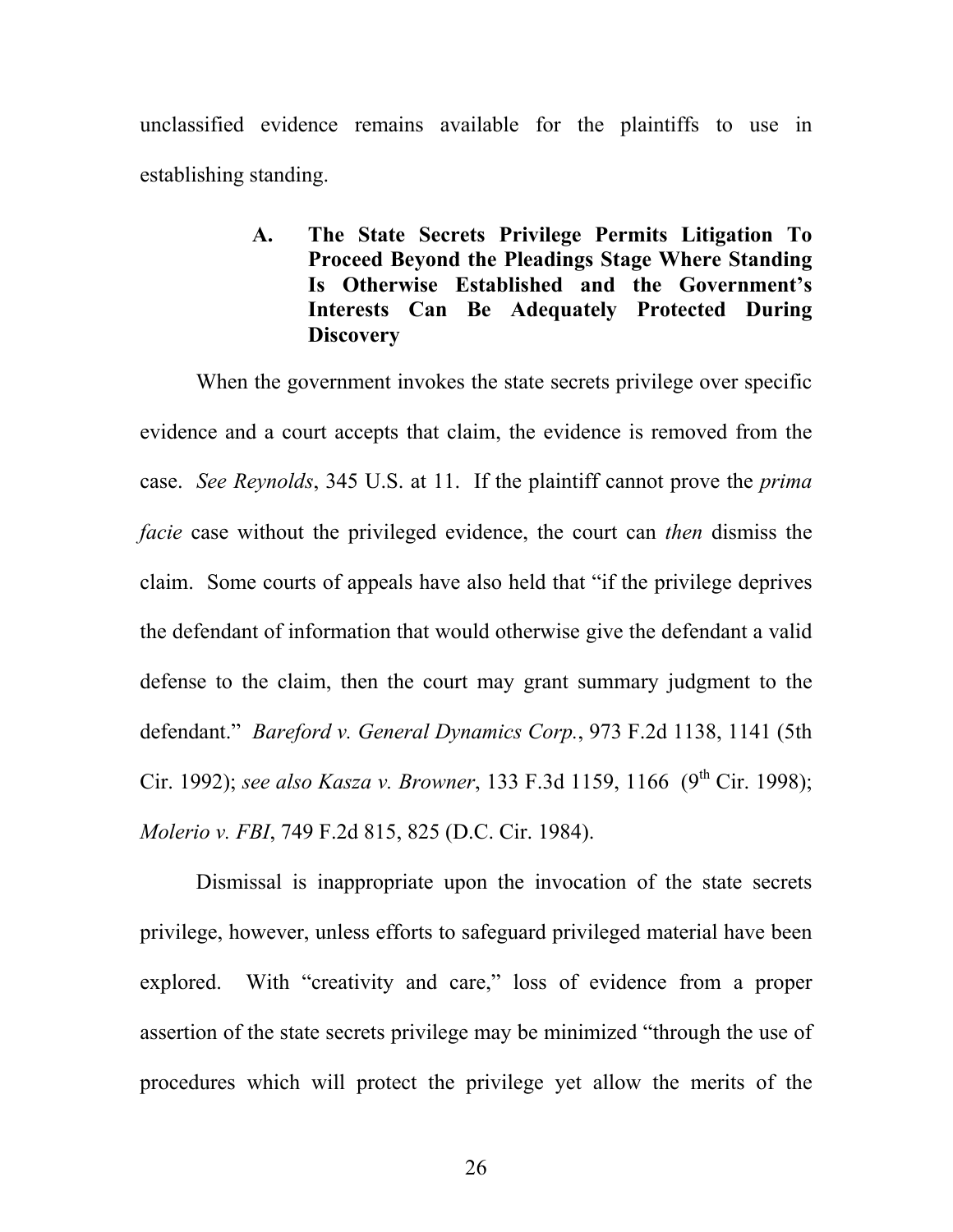controversy to be decided in some form." *Fitzgerald v. Penthouse International, Ltd.*, 776 F.2d 1236, 1238 n.3 (4th Cir. 1985). Dismissal is warranted "[o]nly when no amount of effort and care on the part of the court and the parties will safeguard privileged material." *Id.* at 1244.

Even when a party asserts that it cannot fairly defend itself without privileged information, a court can satisfy itself that such a case can go forward. In *DTM Research, L.L.C. v. AT&T Corp.*, 245 F.3d 327 (4th Cir. 2001), for example, AT&T was defending against an allegation of trade secret misappropriation regarding a data mining technique. One of its primary defenses was that DTM had actually misappropriated the techniques from the United States, and AT&T accordingly subpoenaed government agencies to provide that evidence. The United States invoked the state secrets doctrine to quash the subpoenas. *Id.* at 329. AT&T then moved for summary judgment arguing that the state secrets doctrine "completely prevents AT&T from developing its defenses" and asserting that "dismissal is mandated." *Id.* at 334. The Fourth Circuit rejected that argument, finding that at that stage of the litigation, the record did not foreclose the possibility of a fair trial, even if some relevant evidence was not available.

Among other techniques, *in camera* review of possibly sensitive information can protect the public interest in keeping secrets pertaining to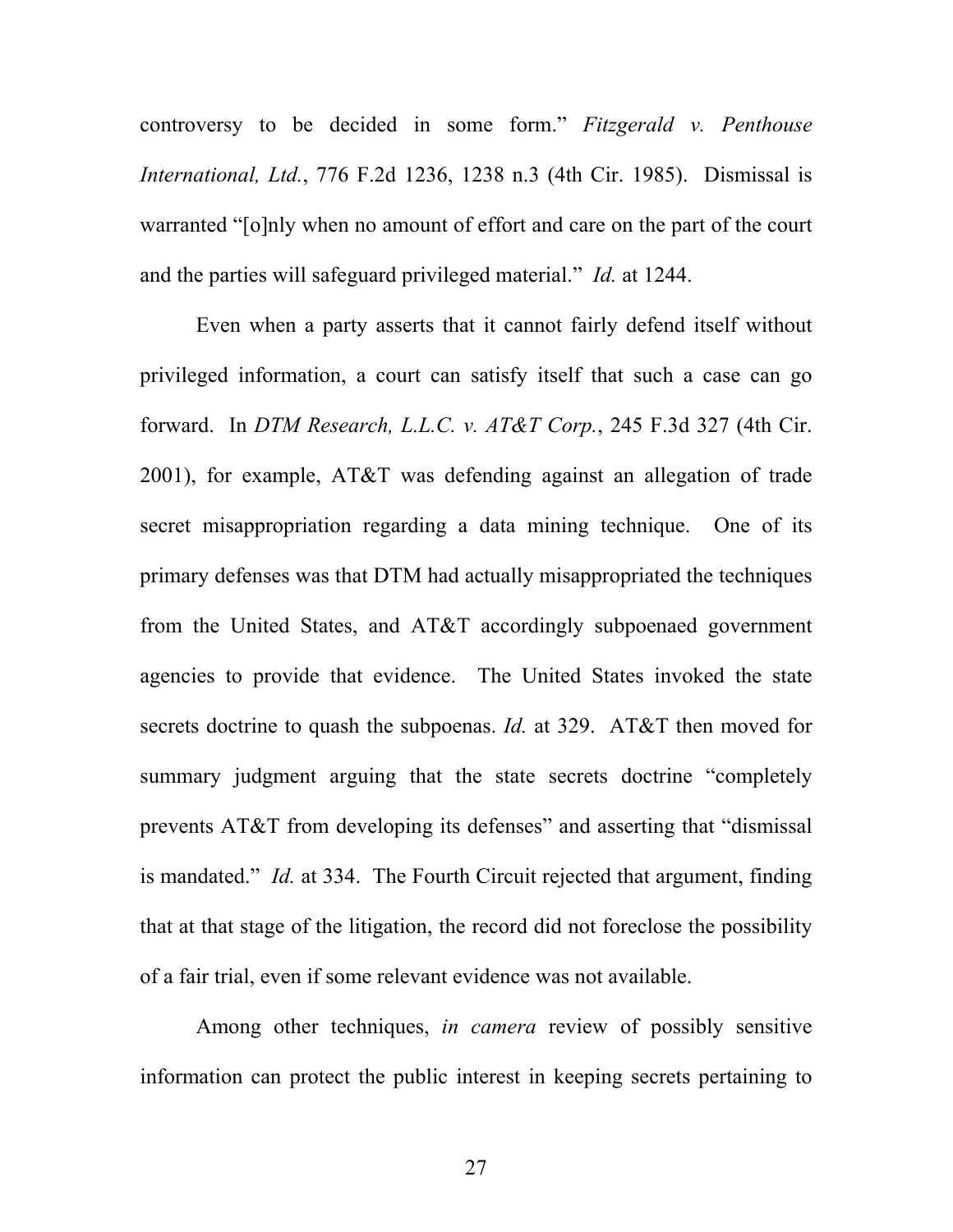national security out of the public eye. Documents argued to be privileged can be examined *in camera* to determine whether the parties' need for the information is outweighed by the government's claim of privilege. *See Kerr v. U.S. District Court for the Northern District of California*, 426 U.S. 394, 405-06 (1976). *In camera* review of affidavits asserting state secrets privilege ensures that a court does not "merely unthinkingly ratify the executive's assertion of absolute privilege, lest it inappropriately abandon its important judicial role." *In re United States*, 872 F.2d at 475. *In camera* review of an affidavit will not always be "sufficient to determine the validity of a claim of privilege for state secrets," and "the extent to which a district court may properly rely on affidavits and similar sources will vary from case to case." *Molerio*, 749 F.2d at 822 n.2. But dismissal of a claim without such inquiry is inappropriate.

As an additional safeguard against disclosure of secret government information, section 1806(f) of FISA sets forth a procedure for dealing with privileged information where the legality of electronic surveillance is challenged. FISA's procedure applies to all motions "to discover or obtain applications or orders or other materials relating to electronic surveillance." 50 U.S.C. § 1806(f).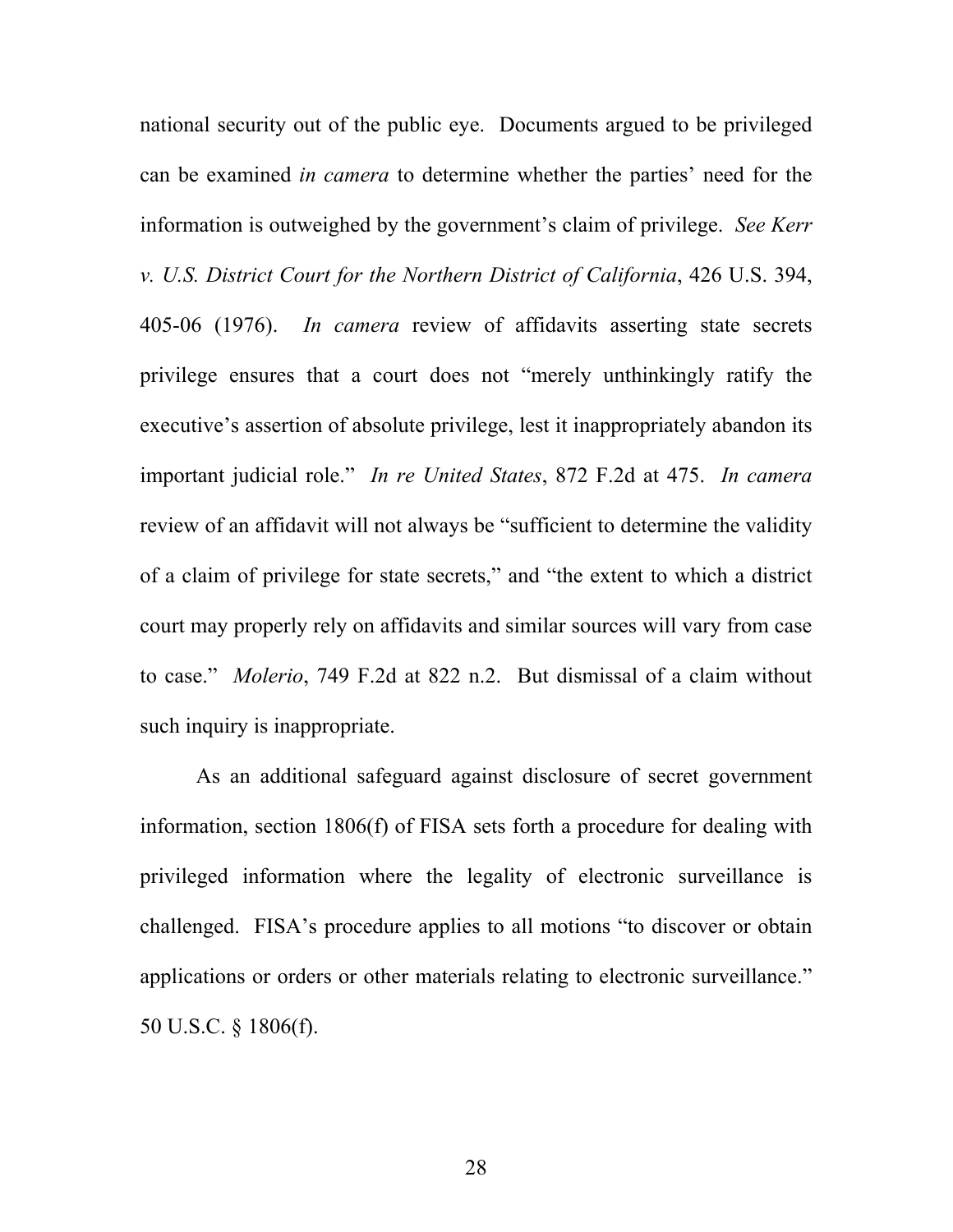Section 1806(f) lays out a five-step protocol for dealing with sensitive evidence: First, the court receives a motion from "an aggrieved person . . . to discover or obtain . . . materials relating to electronic surveillance." *Id.* The Attorney General may then file "an affidavit under oath that disclosure or an adversary hearing would harm the national security of the United States." *Id.* Upon receiving such an affidavit, the court then "*shall* review in camera and ex parte the application, order, and other materials relating to the surveillance as may be necessary to determine whether the surveillance of the aggrieved person was lawfully authorized and conducted." *Id.* (emphasis added). The court may decide to "disclose to the aggrieved person . . . portions of the application, order and other materials relating to the surveillance only where such disclosure is necessary to make an accurate determination of the legality of the surveillance." *Id.* Such disclosures ought to be made to the aggrieved persons "under appropriate security procedures and protective orders." *Id.*

The very existence of these detailed statutory procedures makes clear that, contrary to AT&T's and the government's arguments, an assertion of states secrets privilege is not the death knell of a suit involving electronic surveillance. Congress made the judgment that there ought to be a procedure for examining evidence of illegal wiretapping even in the face of

29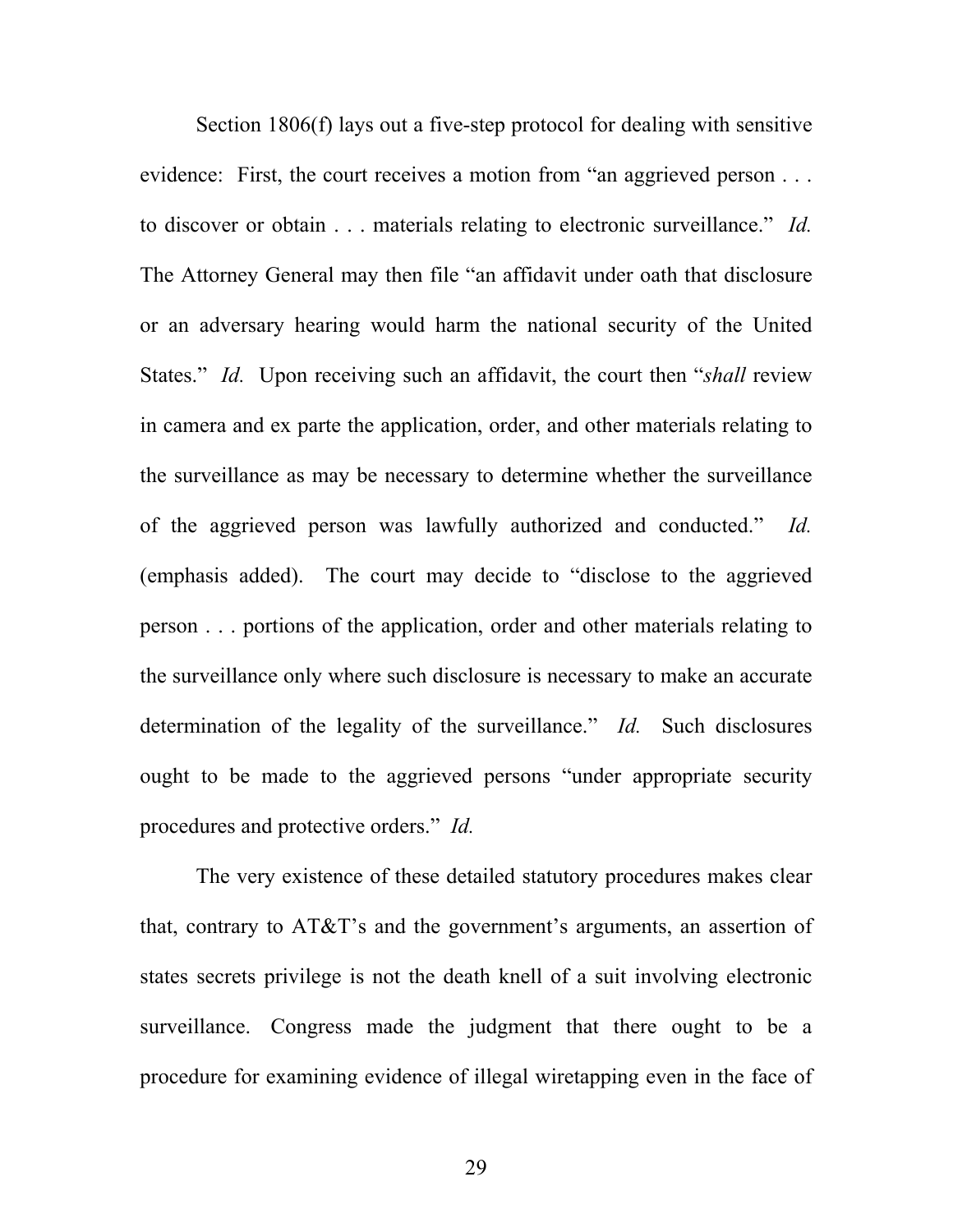a claimed need for government secrecy. The fact that such a procedure exists suggests that courts have latitude to balance government need for secrecy against individual claims of injury from an electronic surveillance program. Indeed, the existence of these detailed statutory provisions suggest that the executive's claim of authority to invoke a mere common law privilege here arises in an area where its power is at its "lowest ebb." *Youngstown Sheet & Tube v. Sawyer*, 342 U.S. 939, 637 (1952).

## **B. Where State Secrets Are Entangled with Nonsensitive Information, Materials Not Protected by the Privilege Should be Separated from Privileged Information**

Where government secrets can be disentangled from non-sensitive information, the latter is discoverable. *See Ellsberg v. Mitchell*, 709 F.2d 51, 57 (D.C. Cir. 1983). AT&T and the government cite the *Halkin* litigation as limiting the adjudication of standing, but those cases do not in fact undermine the court's duty under *Ellsberg* to preserve nonsensitive information for litigation here.

In *Halkin I*, Vietnam war protestors alleged that the government had intercepted their telephone conversations. *Halkin v. Helms*, 598 F.2d 1, 3 (D.C. Cir. 1978). The protestors sought discovery about specific wiretaps from the government, and discovery was denied on the basis of the state secrets privilege. The information sought would have confirmed the identity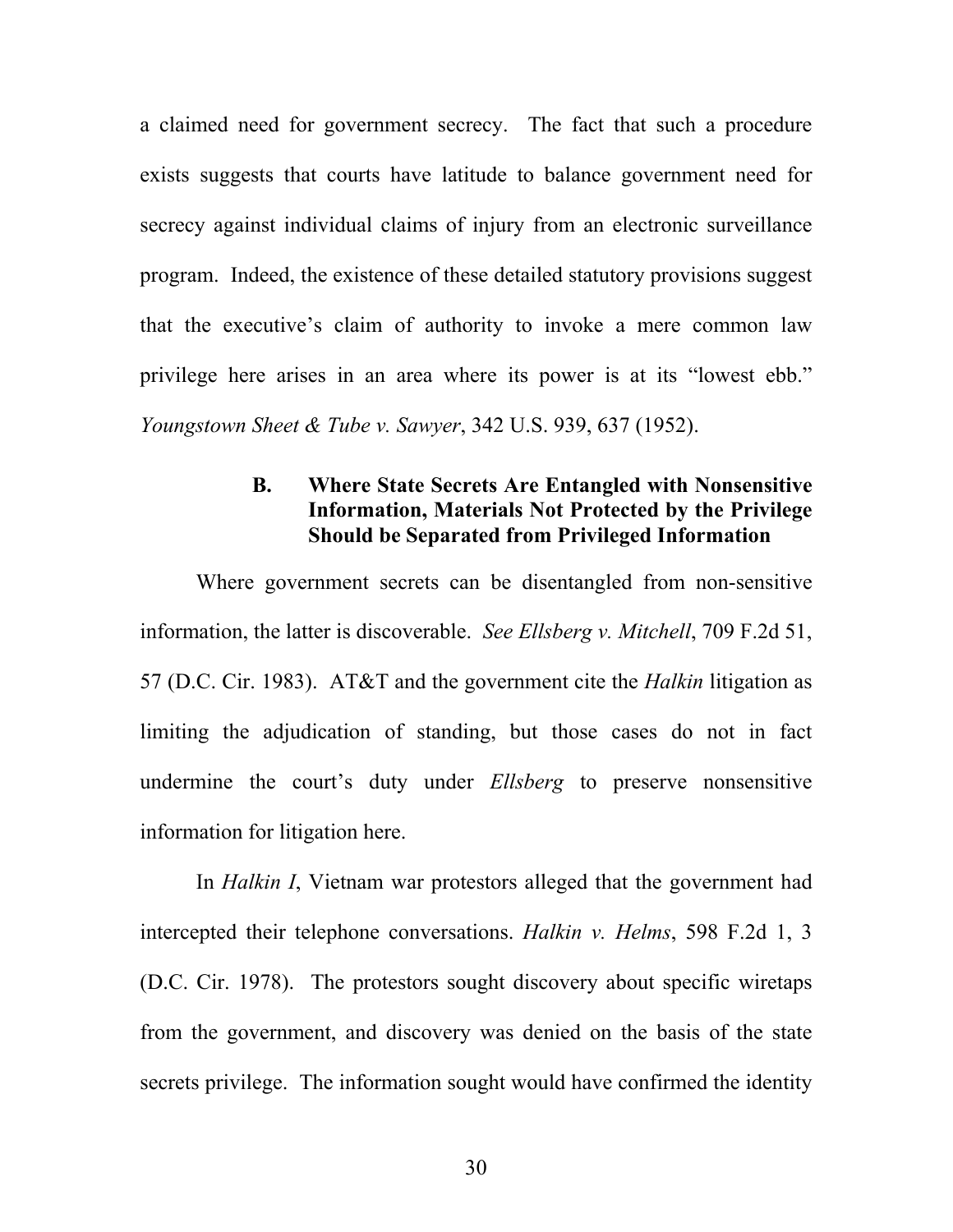of individuals whose communications were intercepted by the NSA, the content of the disclosures and the methods and technology by which the communications were acquired. *Id.* at 4-5. In *Halkin I*, the court recognized that "the business of foreign intelligence in this age of computer technology is more akin to the construction of a mosaic than it is to the management of a cloak and dagger affair. Thousands of bits of seemingly innocuous information can be analyzed and fitted into place to reveal with startling clarity how the unseen whole must operate." *Id.* at 8.

Both AT&T and the government cite to *Halkin v. Helms (Halkin II)*, 690 F.2d 977 (D.C. Cir. 1982), to support their claim that the plaintiffs' claims should be dismissed because a demonstration of standing would implicate state secrets. In *Halkin II*, the plaintiffs' claims were dismissed because the only evidence they could produce was the fact that their names were on government watch lists. *Id.* Because they could not show that the individual plaintiffs had been wiretapped simply from the fact that they were on a watch list, the court determined that the plaintiffs could not adequately allege standing under Article III.

The data mining dragnet alleged here, however, differs considerably from the targeted surveillance program in *Halkin*. Where such a vast amount of information as here is at issue, the "mosaic" of intelligence

31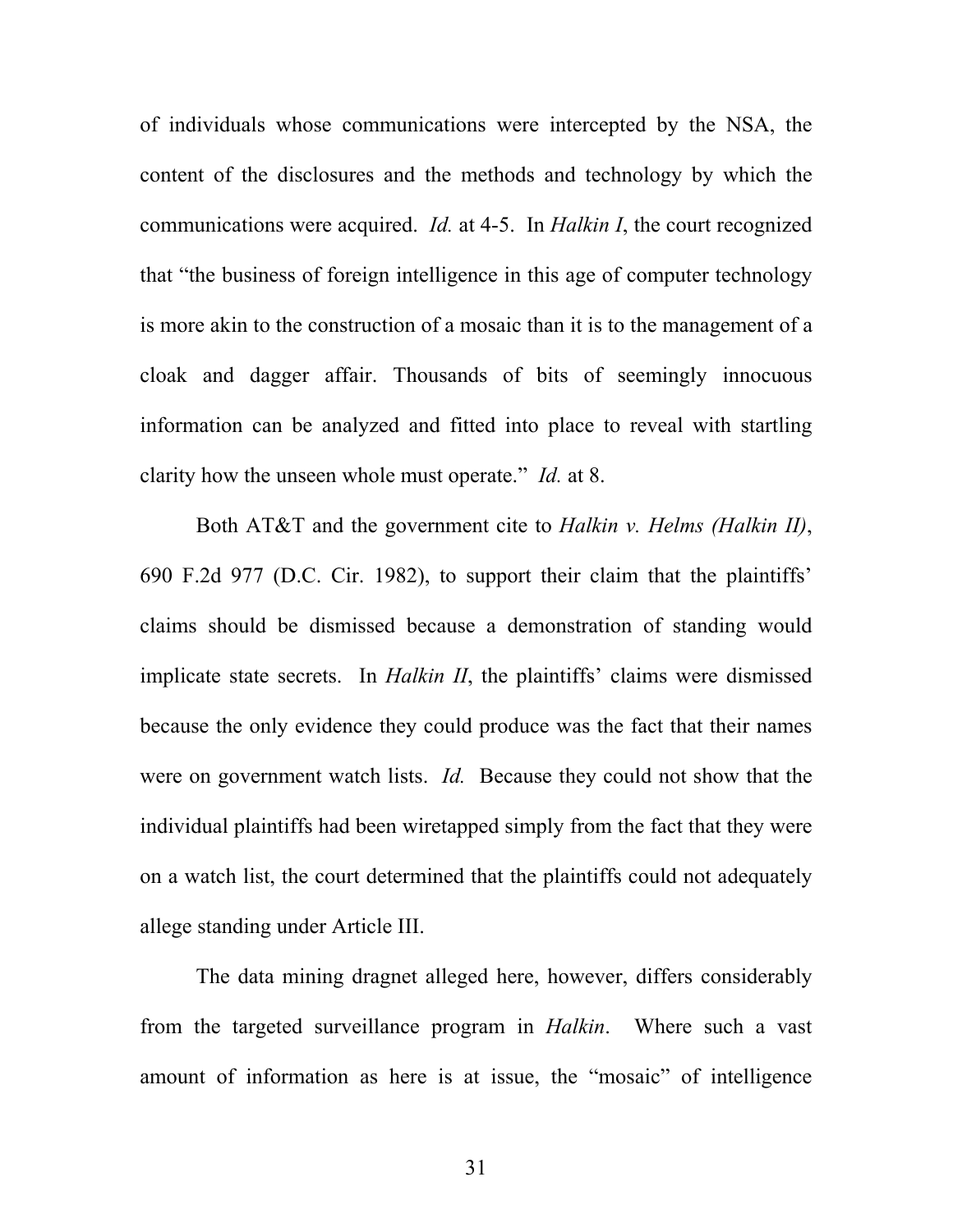gathering is considerably more far-reaching, and also more likely to become publicly known. Where a "watch list" is the customer list of the largest telecommunications company in the nation, and the plaintiffs have alleged facts that indicate that their communications were mishandled, adjudication of standing is proper.

In any event, both *Halkin* decisions predate FISA's five-step protocol for assessing a claim of state secrets privilege Thus the *Halkin* mosaic principle should not defeat standing here, where alternatives to dismissal may protect sensitive information.

#### **CONCLUSION**

The judgment below should be affirmed as to justiciability.

Respectfully submitted,

Kathleen M. Sullivan Andrea L. Manka David Z. Moskowitz Melanie F. Wachtell Constitutional Law Center Stanford Law School 559 Nathan Abbott Way Stanford, California 94305-8610

May 2, 2007